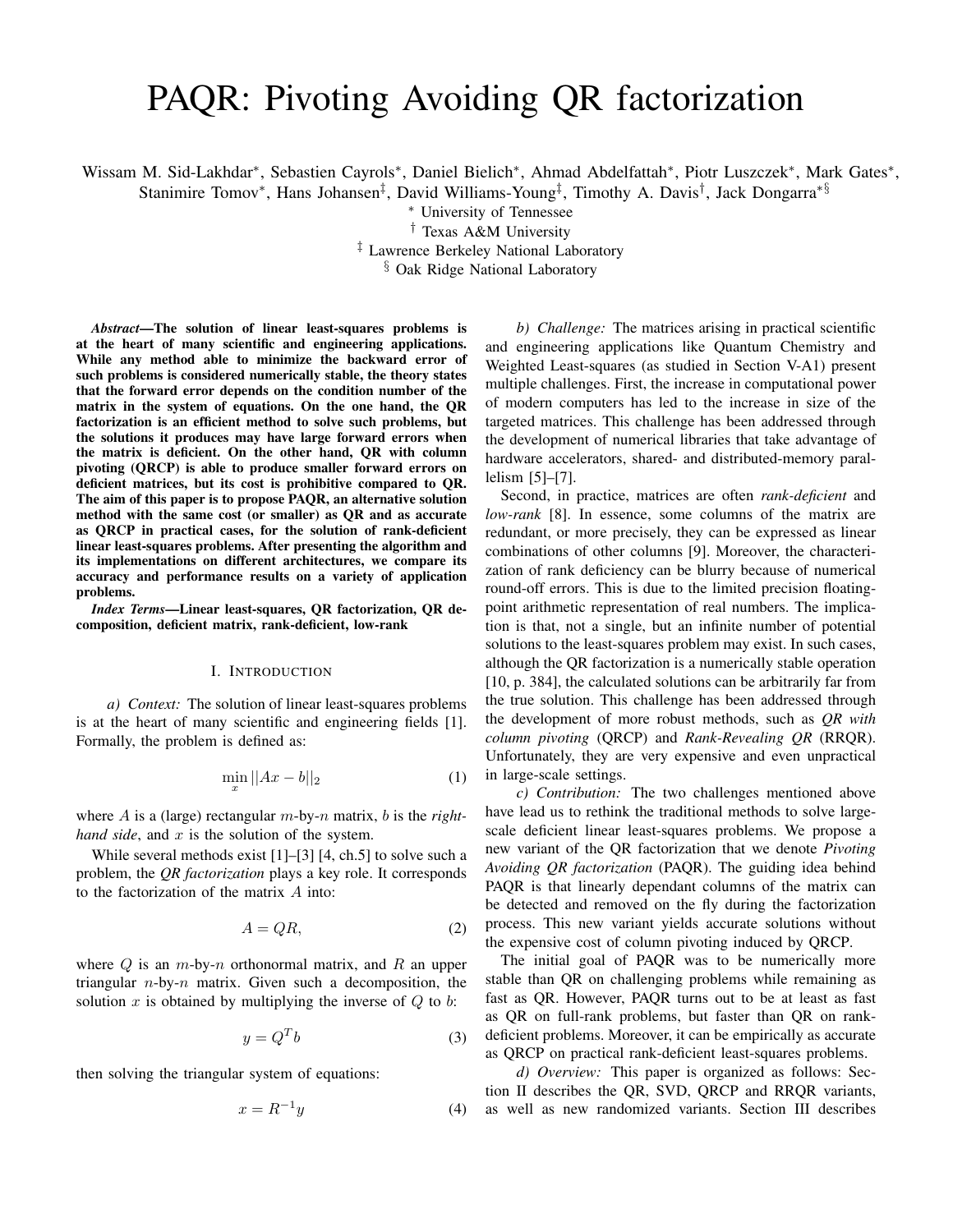the PAQR algorithm together with its limitations. Section IV describes sequential, batched GPU, distributed-memory implementations of PAQR, focusing on data layout, computation and communication. Section V compares the numerical accuracy of PAQR with that of QR and QRCP, together with the performance of the methods on different computational settings. Section VI summarizes the work and discusses extension of this work that is currently being explored.

#### II. BACKGROUND

*a) QR:* For computing a QR factorization, Householder orthogonalization is the standard implementation within the current state-of-the-art linear algebra libraries, LAPACK, ScaLAPACK for example. The overall flow of Householder orthogonalization follows that of Algorithm 1.

| <b>Algorithm 1 QR</b> factorization                                               |
|-----------------------------------------------------------------------------------|
| <b>Input</b> $A \in \mathbb{R}^{m \times n}$                                      |
| <b>Output</b> $V \in \mathbb{R}^{m \times n}, R, \tau$                            |
| 1: $V, R \leftarrow [0]$                                                          |
| 2: for $i \leftarrow 1n$ do                                                       |
| $V_{i:m,i}, R_{i,i}, \tau_i \leftarrow$ generate_reflector( $A_{i:m,i}$ )<br>3:   |
| 4: $R_{1:i-1,i} \leftarrow A_{1:i-1,i}$                                           |
| $A_{i:m,i+1:n} = \text{apply\_reflector}(A_{i:m,i+1:n}, V_{i:m,i}, \tau_i)$<br>5: |
| $6:$ end for                                                                      |

First, the algorithm constructs a reflection (Line 3). There are a variety of methods for computing a reflection, such as Householder. Here, *generate reflector* takes as input the column to be orthogonalized, and outputs the associated reflection  $V_{1:m,i}$ , the diagonal element  $R_{i,i}$  and  $\tau_i$ . Algorithm 1 shows a non-blocked variant, which is akin to that of a panel factorization within a blocked scheme. In general, it is better to block the factorization to take advantage of Level 3 BLAS routines. In that instance, once a panel has been factorized, the blocked variant updates the external trailing sub-matrix with the newly constructed block reflector. Once complete with this step, the algorithm would factorize the next panel and repeat.

*b) QRCP:* A plethora of variants of QR factorization exist that include *QR with Column Pivoting* (QRCP). An important one is *Rank Revealing QR* (RRQR) [11]–[16], as it may be proven to guarantee numerical properties even for rank-deficient matrices [17]. Rank-revealing is not limited to the QR factorization and it is also possible with the LU factorization [18], [19] and ULV decomposition [20].

Algorithm 2 presents a basic implementation of QRCP. It follows that of Algorithm 1 but prior to computing the orthogonalization step, the algorithm compares the 2-norm of each remaining column, pivoting the column with the remaining largest norm to the current iterate position. Although this algorithm is robust and can provide numerical accuracy (c.f. Section III) far greater than QR for rank-deficient matrices, it is far more expensive in terms of floating point operations, as well as a truly blocked variant of QRCP is not possible [21]. Once a reflection has been constructed, the column norms of

# Algorithm 2 QRCP factorization

**Input**  $A \in \mathbb{R}^{m \times n}$ Output  $V \in \mathbb{R}^{m \times n}$ ,  $R \in \mathbb{R}^{n \times n}$ ,  $\tau$ ,  $\pi$ 1:  $V, R, P \leftarrow [0]$ 2: for  $i \leftarrow 1 \ldots n$  do 3:  $\pi_i \leftarrow \arg \max_{i \leq j \leq n} \|A_{i:m,j}\|_2$   $\triangleright$  find largest column norm 4: if  $\pi_i > i$  then  $\Rightarrow$  found larger column norm 5:  $A_{:,i} \leftrightarrow A_{:, \pi_i}$  $\triangleright$  swap columns 6: end if 7:  $V_{i:m,i}, R_{i,i}, \tau_i \leftarrow$  generate\_reflector( $A_{i:m,i}$ ) 8:  $R_{1:i-1,i} \leftarrow A_{1:i-1,i}$ 9:  $A_{i:m,i+1:n} \leftarrow \text{apply\_reflector}(A_{i:m,i+1:n}, V_{i:m,i}, \tau_i)$ 10: end for

the entire trailing matrix need to be updated so that the next pivot step can be correctly evaluated.

The RRQR factorization of a matrix  $A \in \mathbb{R}^{m \times n}$  represents

$$
AP_c = QR = Q \begin{bmatrix} R_{11} & R_{12} \\ 0 & R_{22} \end{bmatrix},
$$
 (5)

where  $Q \in \mathbb{R}^{m \times m}$  orthonoromal,  $R_{11} \in \mathbb{R}^{k \times k}$ ,  $R_{12} \in$  $\mathbb{R}^{k \times (n-k)}$ , and  $R_{22} \in \mathbb{R}^{(m-k) \times (n-k)}$ .

This factorization is said to be *rank revealing* [17], [22] if the following condition is satisfied

$$
\sigma_{min}(R_{11}) \le \frac{\sigma_k(A)}{p(k,n)}, \quad \sigma_{max}(R_{22}) \le \sigma_{k+j}(A)p(n,k) \quad (6)
$$

where  $p(n, k)$  is a low degree polynomial in k and n. This algorithm can reveal the rank of  $A$  but may not be stable enough because of the elements of  $R_{11}^{-1}R_{12}$ . To address this problem, a strong Rank Revealing QR factorization has been developed by M. Gu in [23].

*c) SVD:* The *Singular Value Decomposition* (SVD) [24] is an obvious method of choice for many numerical methods focusing on the variants of the least-squares problem [4, p. 327]. Among its other uses, SVD directly reveals the numerical rank of the matrix and allows selection of the cut-off threshold to admit only a subset of singular values as representative for the matrix. In least-squares problems specifically, SVD benefits from numerical stability and has been a subject of study that resulted in various algorithms that permit high levels of parallelism [25].

*d) CARRQR:* In the context of distributed-memory environment, the QR factorization is well-known to be communication sub-optimal. To address this issue and improve the performance, authors in [26] developed a Communication-Avoiding (*CA*) variant of the algorithm named CAQR. The idea is to process a panel in a different manner, which is to split the panel into block of rows, call a local QR factorization on each block and then uses a reduction tree to retrieve the final R associated with the panel. The *CA* approach was later extended to the RRQR algorithm to create the CARRQR algorithm. The problem of RRQR is its sequential nature as at each step, the column with the largest norm of the current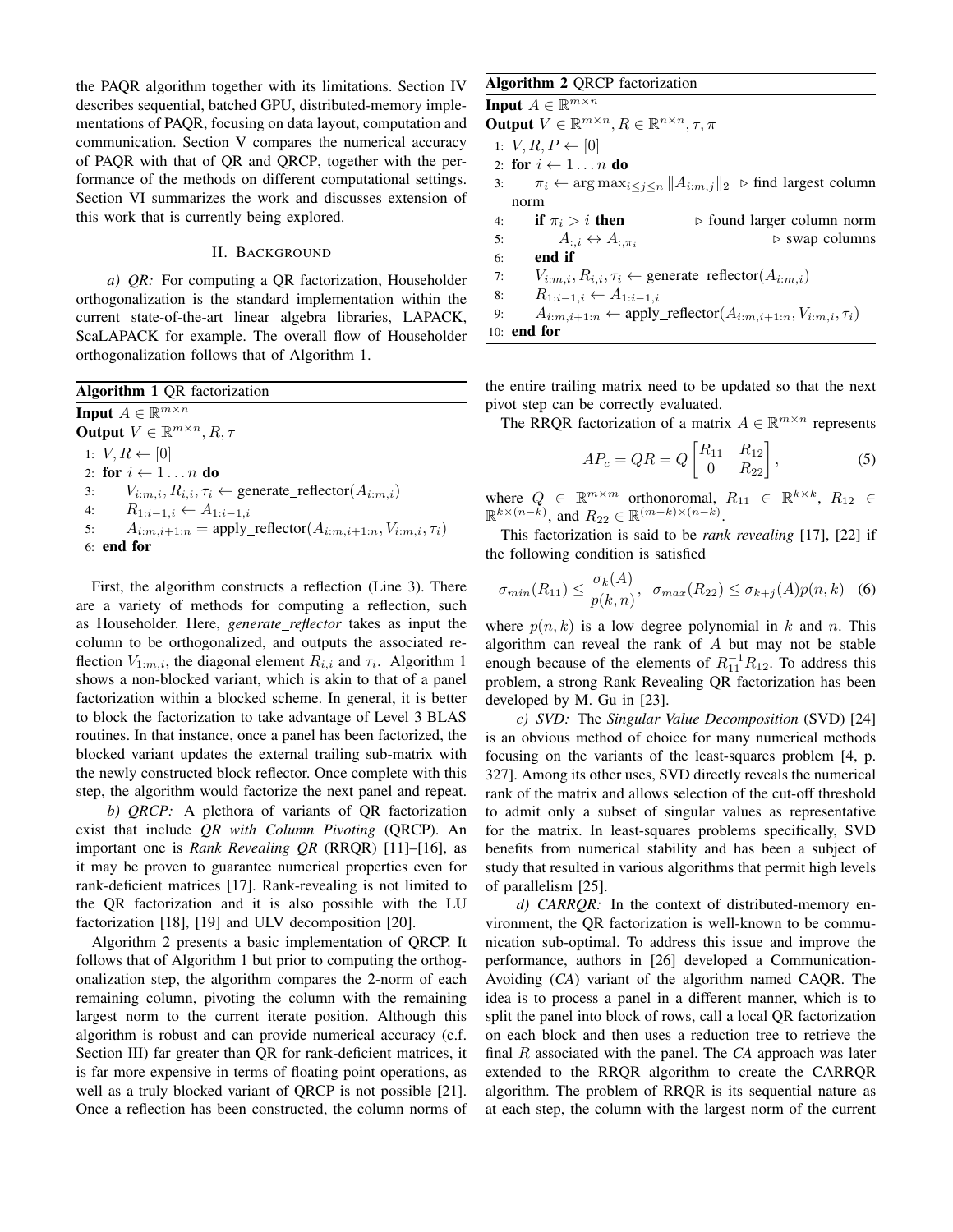matrix has to be moved that leading position. To tackle this problem, the authors in [27] use a tournament pivoting strategy to find the best  $k$  pivots in a single step. Once the pivots are moved to the leading position, the classical iteration of the blocked QR factorization is applied. The tournament pivoting is a reduction-tree operation. At each node, a matrix of  $2k$ columns is factorized using RRQR and only the first  $k$  pivots are passed to the parent.

*e) Approximate RRQR:* The paper [13] by Bischof and Quintana-Ortí summarizes prior work revolving RRQR, while developing new blocked variants for computing an approximation of an RRQR factorization. The main idea is to apply RRQR within panels instead of the entire matrix. This allows for the use of efficient Level 3 BLAS routines. The approximation comes into play by being limited to scanning the column norms only within the current panel. So the selected pivot may not be of largest norm overall. If a column is *rejected*, i.e identified as a linear combination of the previous columns, it is pivoted to the end of the matrix. After computing an  $R_{11}$  factor from all panels, the rejected columns need to be reconsidered. Bischof and Quintana-Ortí choose to follow the traditional pivoting strategy proposed by Golub for finishing  $R_{11}$  on the rejected columns. Finally,  $R_{22}$  is constructed using traditional QR.

Other interesting approximate algorithms [28]–[31] follow the recent randomized linear algebra line of research. These state-of-the-art algorithms on average exhibit great improved performance compared to QRCP variants, while their performance compared with QR varies. In general, for full-factorization experiments, QR outperforms Randomized QRCP (RQRCP). Going further, truncated variants are proposed where experiments exhibit randomized methods outperforming traditional QR [30]. However, they still rely on actually pivoting columns.

#### III. PROPOSED ALGORITHM

Two main metrics exist for evaluating the numerical accuracy of algorithms that deal with linear systems of equations and linear least-squares problems: *forward error* and *backward error*. The forward error is defined as [32]:

$$
e_{fwd} = \frac{\|x - \hat{x}\|_p}{\|\hat{x}\|_p} \tag{7}
$$

where  $\hat{x}$  is the true solution and x is the computed solution, for a given p-norm. The backward error is defined as [33]:

$$
e_{bwd} = \frac{||Ax - b||_p}{||A||_p ||x||_p + ||b||_p}.
$$
 (8)

Even though numerically stable algorithms are able to minimize the backward error on the residual, the forward error remains bounded by the backward error magnified by the 2 norm *condition number*  $\kappa_2$  of the input matrix [9]:

$$
\kappa_2(A) = ||A||_2 ||A^+||_2 = \frac{\sigma_{max}}{\sigma_{min}} \tag{9}
$$

where  $\|\cdot\|_2$  represents the 2-norm,  $A^+$  is the pseudoinverse, and  $\sigma_{max}$  and  $\sigma_{min}$  are the largest and smallest singular values of A, respectively.

In finite-precision arithmetic, machine precision  $\epsilon$  indicates the attainable accuracy and unit round-off error [10]. Matrix A is considered numerically rank-deficient iff:

$$
\kappa_p(A) > \epsilon^{-1} \tag{10}
$$

for a p-norm condition number.

The most accurate (but most expensive) way to solve a rankdeficient least-squares problem is to compute the SVD of A and truncate the smallest singular values, so as to avoid the condition given in Equation (10). However, a more common way to solve such problems is to use RRQR. Given the existing error bounds [17] linking the singular values of a matrix with the  $R$  matrix returned by RRQR, an early stopping criterion exists allowing to terminate the factorization prematurely once the remaining singular values of the trailing matrix are known to degrade the conditioning of  $R$ . However, the cost of column pivoting induced by this method makes it impractical at scale.

The intuition behind PAQR comes from the observation that a reduction of the condition number of a rank-deficient matrix can be achieved by detecting and removing on the fly columns contributing to the numerical deficiency of the matrix, during a standard QR factorization, without incurring any pivoting. These skipped columns are linearly dependent to the already processed columns on the left. They do not contribute to the linearly independent columns whose count represents matrix rank. For PAQR, we follow the convention used in [13] to define a column as *rejected* when it is identified as a linear combination of the previous columns. As the decision for skipping the columns is made on-the-fly, PAQR is responsive to the numerical properties of matrix data that change over the course of the algorithm steps, which is superior to the passive approach of the classic QR factorization,

The main difference between PAQR and all existing QRCP variants (such as RRQR) is that PAQR completely avoids any kind of pivoting, and thus, does not incur any additional data movement. While QRCP variants focus on choosing columns as pivots, PAQR instead focuses on flagging columns as rejected. Note that, in its current development, PAQR does not guarantee the same properties given by RRQR Equation (6). Indeed, post-processing may be needed on the  $R$  matrix in order to reveal the true rank of a matrix.

## *A. Algorithm details*

PAQR is described in Algorithm 3. While its building blocks are the same as those of QR, it differs in three ways. First, at each iteration, PAQR computes a *deficiency criterion* (Line 5) (cf. Section III-B) to decide whether to flag the current column of A as rejected (Line 6). In which case, the algorithm proceeds immediately to the next iteration. Second, once columns are flagged as rejected, subsequent operations need to account for them. This is done by updating the indices of the trailing matrix (Line 9–10) using the index  $k$  instead of the original loop index  $i. k$  is increased only when a column is estimated to be linearly independent from previous ones (Line 11). Consequently, the size of the output matrices V and  $R$  will be smaller (Line 14–15).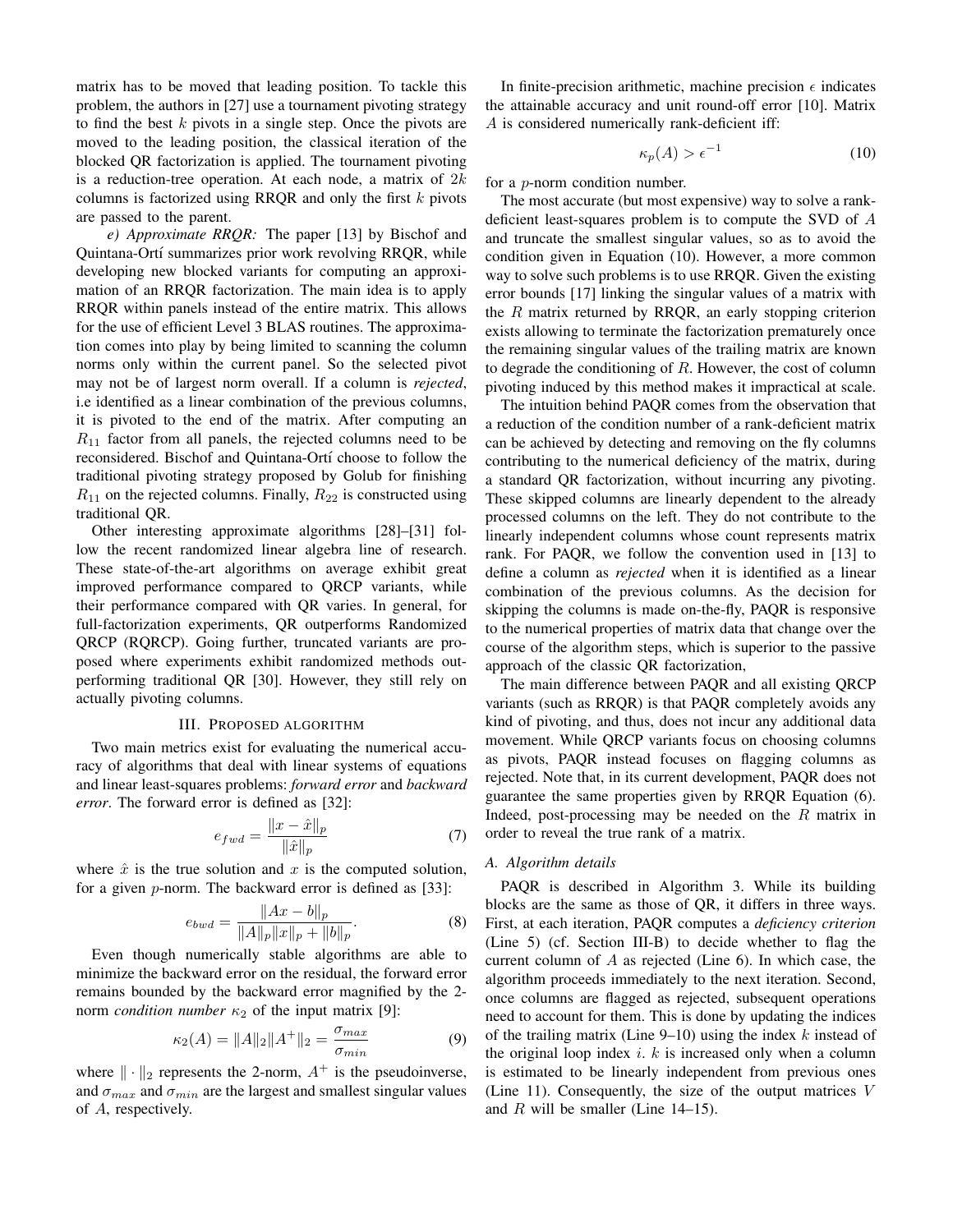# Algorithm 3 PAQR factorization

**Input**  $A \in \mathbb{R}^{m \times n}$ **Output**  $V, R, \tau, \delta$ 1:  $V, R \leftarrow [0]$ 2:  $k \leftarrow 1$ 3: for  $i = 1 ... \min\{m, n\}$  do 4:  $V_{k:m,k}, R_{k,k}, \tau_k \leftarrow$  generate\_reflector( $A_{k:m,i}$ ) 5: if  $i^{th}$  column of A is rejected then 6:  $\delta_i \leftarrow \text{TRUE} (1) \qquad \Rightarrow \text{skip the current column}$ 7: else 8:  $\delta_i \leftarrow \text{FALSE} (0)$   $\Rightarrow$  include the current column 9:  $R_{1:k-1,k} \leftarrow A_{1:k-1,i}$ 10:  $A_{k:m,i+1:n} \leftarrow \text{apply\_reflector}(A_{k:m,i+1:n}, V_{k:m,k}, \tau_k)$ should, be relaxed, due to the existence of round-off errors 11:  $k \leftarrow k + 1$ 12: end if 13: end for 14:  $V \leftarrow V_{1:m,1:k-1}$ 15:  $R \leftarrow R_{1:k-1,1:k-1}$ 

Figure 1 shows an example of the result of the execution of PAQR with the second and fourth columns skipped due to the rank deficiency criterion.

The left matrix in Figure 1 represents the  $V$  and  $R$  matrices returned by PAQR relatively to the original columns of A. In most modern implementations, the QR factorization is done  $in$ -*place*, which means that the output V and R overwrite the original input A. The array of zeros and ones represent the  $\delta$  vector returned by PAQR. This vector stores the flagged (rejected) columns of A.

The right matrix in Figure 1 represents a compressed (whether explicit or implicit) representation of  $V$  and  $R$ , where only the linearly independent columns are kept.



Fig. 1. Example of execution of PAQR factorization. Columns in grey are flagged as rejected.

## *B. Deficiency criteria*

The decision of flagging a column of  $A$  to be ignored is a critical component of PAQR. In the literature, most criteria are costly, as they relate the singular value spectrum of a matrix. Hence, we present three criteria. The first criteria is standard (chapter 2 page 89 in [1]), the second and third are novel in that they are column-oriented. These last two do not necessitate the potential costly *a-priori* estimation of the largest singular value of the matrix, as proposed by criteria one. They rely on the observation that the QR factorization applies a series of well-chosen orthogonal projections, relative to the previously factorized columns of  $A$  on the trailing matrix. Thus, when we construct the associated Householder reflector of a column, its norm represents the projection of the corresponding original column of A on the space orthogonal to the sub-space spanning the previously linearly independent columns of A. If a vector is a linear combination of a set of other vectors, it should be included in the space spanned by these vectors. In practice, however, this condition can, and with the limited precision arithmetic representation of the matrix elements.

The first (most costly) deficiency criterion requires the computation of the 2-norm of A.

$$
|R_{k,k}| < \alpha * \|A\|_2 \tag{11}
$$

Here  $|R_{k,k}|$  is the norm of the Householder vector constructed at iteration k (and stored on the  $k^{th}$  diagonal of R),  $||A||_2$  is the 2-norm of A, known to be the largest singular value of A  $(\sigma_1)$ . The critical parameter  $\alpha$  is *a priori* chosen as an input to the algorithm. Its value can be adjusted according to the numerical arithmetic precision (e.g.  $\alpha \equiv \epsilon$ ). Given that the computation of this quantity can be expensive, a possible alternative to Equation (11) is the following:

$$
|R_{k,k}| < \alpha \times \max_{1 \le j \le n} \|A_{:,j}\|.\tag{12}
$$

As the column with the largest 2-norm of a matrix A is in general a good approximation of  $\sigma_1$ , the largest singular value [13].

The second (more simple) deficiency criterion we propose is:

$$
|R_{k,k}| < \alpha \times \|A_{:,k}\| \tag{13}
$$

where  $A_{:,k}$  is the  $k^{th}$  column of A. The cost induced by this criterion corresponds to computing the norm of each column of A which is performed only once (at the beginning of the factorization). This is not the case for QRCP in which this operation is required at each iteration to guarantee the largest normed column is pivoted to the leading position. The idea for this deficiency criterion is that, once the previous Householder reflections have been applied, if the norm of the new constructed Householder reflection is small relative to its initial value, it is a linear combination of the previous  $k - 1$ reflections and is thus rejected.

The third deficiency criterion we propose takes into account how the QR factorization operates: at iteration  $k$ , the  $k^{th}$ column of A was the target of updates from only the columns on the left. Computing the largest singular values spanning the initial  $k$  columns of  $A$  is infeasible, we propose the following criterion only in conjunction with the approximation mentioned above:

$$
|R_{k,k}| < \alpha \times \max_{1 \le j \le k} \|A_{:,j}\|.\tag{14}
$$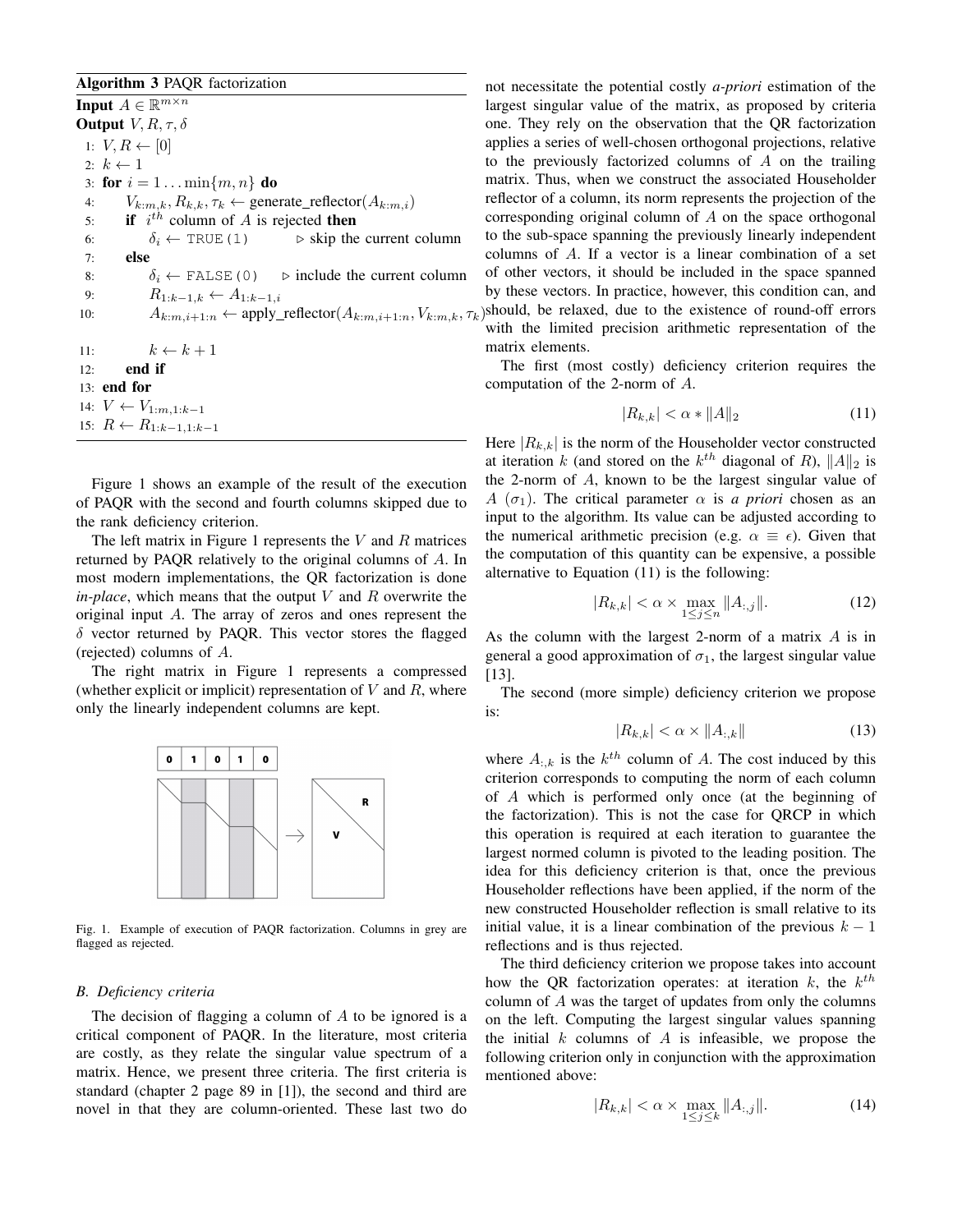# *C. Limitations*

Although in practical applications PAQR is able to reduce the deficiency of a matrix enough to drastically improve the forward error of a rank-deficient least-squares system, we present a synthetic corner case on which PAQR does not detect and remove any column but for which the forward error still grows beyond control of our proposed criteria. We denote this family of generated matrices as *Cliff* matrices, due to the pattern of their singular value spectrum (mostly constant until a suddenly dropping-off from a numerical "Cliff" for the smallest singular values). We define them formally as:

$$
\text{Cliff}(m, n, \alpha)_{i,j} = \begin{cases} \sqrt{\frac{1 - (\max(m, n) \times \alpha)^2}{j - 1}} & \text{if } i < j \\ \max(m, n) \times \alpha & \text{if } i = j \\ 0 & \text{if } i > j \end{cases} \tag{15}
$$

An example of this matrix in practical application corresponds to the matrix Gks (see Section V)

Given the uniqueness of the QR decomposition of a matrix (up to the signs of the diagonal elements of  $R$ ), the product of any orthonormal matrix by this Cliff matrix will generate a QR factorization whose  $R$  factors are the Cliff matrices. By construction, the norm of each column of a Cliff matrix is 1. Moreover, deficiency criteria (13) and (11) are both violated at every iteration of PAQR. This means that no column will be flagged as rejected, and that the PAQR factorization will be equivalent to the QR factorization. Unfortunately, from the experimental point of view, the forward error grows with  $n$  (the number of columns of a Cliff matrix) relative to the least-squares solution. The accumulation of errors in the computed solution from either QR or PAQR results in NaN (Not-a-Number). Excluding such edge cases, PAQR seems to deliver stable results with high numerical accuracy in practical application cases, as we show in Section V.

## IV. IMPLEMENTATIONS

We propose several implementations of PAQR, each of which targeting a different computer architecture: sequential implementation, designed in LAPACK (Section IV-A), batch GPU implementation, designed in MAGMA (Section IV-B), and distributed-memory implementation, designed in ScaLA-PACK (Section IV-C). Note for the remaining of the paper, we are going to use Householder orthogonalization as our method for constructing reflectors.

#### *A. LAPACK (sequential)*

A current prerequisite of PAQR (compared to QR) is the computations of the column norms of A. Future work can benefit from *randomized SVD* or iterative methods to quickly approximate the 2-norm of A (in  $O(n^2)$  operations). As of now however, we consider (regardless of the selected  $\alpha$ ) the computation of the 2-norm of each column of A.

Modern linear algebra libraries rely on *blocking* strategies to optimize their performance. While memory-bound Level 1 BLAS (scalar-based) and Level 2 BLAS (vector-based)

operations occur within limited size blocks (e.g., panels), the majority of the operations is described through and carried out by highly efficient computation-bound Level 3 BLAS (matrixbased) operations.

Inside a panel, care must be taken during the computation of Householder vectors, as the LAPACK implementation applies a post-processing in case the computed norm of the Householder vector is smaller than a machine-related precision threshold. For this reason, the PAQR deficiency criterion is checked before the potential application of this post-processing, as the computation of the Householder norm may be artificially inflated by an appropriate adaptive scaling factor.

Moreover, in the presence of previously detected rejected columns, the number of effective Householder vectors computed and stored is smaller than the current number of columns of A in the panel. Hence, every new Householder vector would need to be stored at a different location in memory than its originally intended one. Traditionally, the computation of the Householder vectors requires the loading of a sub-column  $($ of  $A)$  in registers, its scaling, then its storing at the same location in memory (in  $V$ ). In our implementation, we avoid an unnecessary copy of this vector to its final destination by storing the result of its scaling at its final correct location right away. This boils down to merging the xSCAL and xCOPY Level 1 BLAS operations into a xSCALCOPY routine.

Outside a panel, because the Householder vectors are stored contiguously in memory, the efficient xLARFT and xLARFB routines can still be used to build the blocking factor  $T$  matrix and update the trailing matrix, respectively. The potentially smaller number of Householder vectors to be applied should be the major source of speedup of PAQR over QR.

While the  $V$  matrix can be packed on the fly using the above-mentioned optimization, the  $R$  matrix is sparse however. Indeed, the rejected columns are flagged but remain present inside the  $R$  matrix. Hence, two strategies may be applied to use this sparse  $R$  matrix for the least-squares solution phase. The first one is to compact  $R$ , either during the factorization, or as a post-treatment. The drawback, however, is the extra memory traffic of potentially the whole  $R$  matrix, even in the presence of a single rejected column, for example, the second column of A. The second strategy is to keep  $R$  sparse, but develop a tailored xTRSM routine that can accommodate this sparsity pattern.

Figure 1 depicts a representation of  $R$  at the end of a PAQR factorization using the first strategy (right) and the second one (left).

# *B. MAGMA (batched GPU)*

For GPU architectures, a kernel is developed to operate on a large set of relatively small matrices in parallel, which is often called *a batch setting*. The kernel takes as input an array of pointers that belong to independent matrices of the same size. Each matrix  $A \in \mathbb{R}^{m \times n}$  is assumed to satisfy  $m \geq$ n. The corresponding output is  $RV_{m \times \hat{n}}$  such that  $\hat{n} \leq n$ . Each  $RV$  matrix is condensed such that the  $\hat{n}$  columns are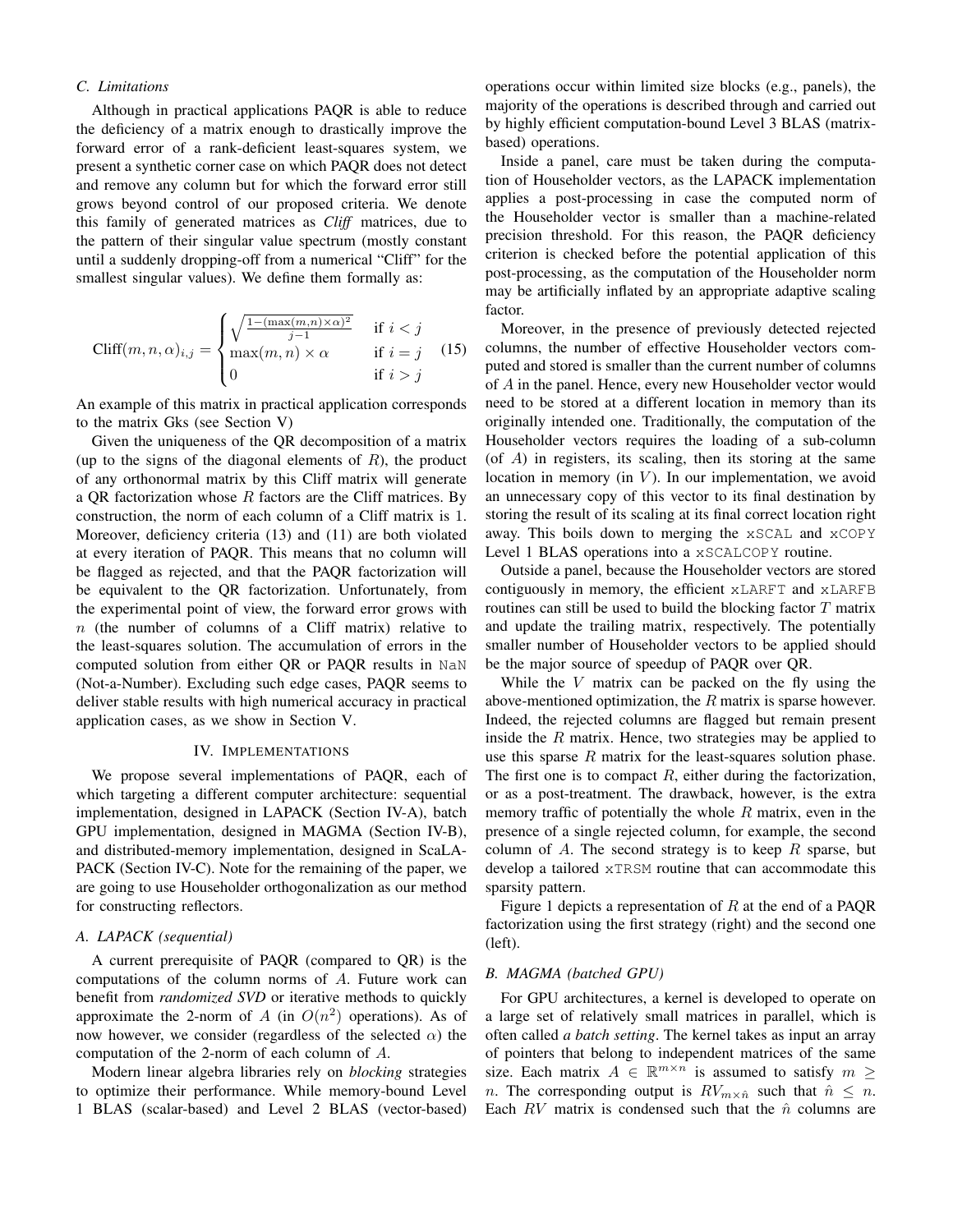adjacent to each other and aligned to the left of the matrix. The input matrices must be of the same size, but can have different degrees of rank deficiency. An additional output is  $\delta$ , the array of flags of each matrix that point to the column indices that have been ignored during the factorization.

The batch PAQR implementation uses one kernel to perform the whole factorization. Each matrix is assigned to one threadblock. The main advantage of this approach is the optimal memory traffic, since each matrix is read and written exactly once. The implementation concerns small matrices that fit in the GPU shared memory. While the register file provides a faster data access, the shared memory is more flexible, and is our choice for the kernel design. Since detecting rank deficiency occurs at run time, it is non-trivial to maintain constant compile-time indexing of the register file, which is necessary to avoid register spilling. The kernel implements Algorithm 3 in an unblocked manner, which means that the application of the Householder reflectors are performed one column at a time, thus eliminating the need for constructing the  $T$  factor. The kernel works with any number of threads in the range  $[n:m]$ .

There are two main bottlenecks of the design. The first one is computing the norm of the current column. The second is the matrix-vector multiply  $(v<sup>T</sup>A)$  during the application of the elementary Householder reflector  $(I - \tau vv^T)A$ , which requires a reduction across the columns of A. At each iteration, the norm of the current column is computed using a standard tree reduction in the shared memory of the GPU. If the computed norm is less than a given threshold (defined by the user through the kernel interface), the whole iteration is skipped and the corresponding flag is set. Otherwise, the kernel proceeds with the application of the Householder reflector to the trailing submatrix. The update step begins with the computation of the  $v<sup>T</sup>A$  product, for which threads re-organize themselves evenly across the remaining columns of A, and an equivalent number of independent tree reductions are executed all in parallel in shared memory. The output of the product is scaled with  $\tau$  and stored in a shared memory vector  $Y$ , which is used to compute the remaining rank-1 update ( $A = A - v \times Y$ ). As an example, if 64 threads are used to factorize a  $128 \times 8$  matrix, the first iteration begins with a tree reduction using all 64 threads to compute the norm of 128-element vector. The 64 threads are then reorganized into 7 groups of 9 threads, with one thread remaining idle, to compute the  $v<sup>T</sup>A$  product. In this case, 7 independent tree reductions are performed, each one using 9 threads to reduce a 128-element vector. Out of each group, one thread writes the corresponding element of  $Y$ . The rank-1 update is performed using one thread per row. If there are more rows than threads, a round-robin scheme is used. The kernel interface exposes two important tuning parameters to the user. The first is  $\alpha$ , the parameter used in the deficiency criteria, which controls the numerical behavior, and also affects the performance, of the batch PAQR kernel. The second is the number of threads used in the factorization, which controls the occupancy and the performance of the kernel as well.

# *C. ScaLAPACK (distributed-memory)*

ScaLAPACK has a similar structure to that of LAPACK, in the sense that the high-level routines resemble a sequential implementation, while they rely on lower-level libraries to handle inter-process communication seamlessly.

A first major difference of this distributed-memory implementation, compared to a sequential or shared-memory one, is that A is distributed over the MPI processes following a *2D-block-cyclic* scheme as shown in Figure 2. Given the characteristics of PAQR (some Householder vectors may contain more rows than would have otherwise been the case in QR), the communication pattern of the factorization might differ. Indeed, now, some processes may be involved in the communication and computation relative to a panel while these processes would not have been involved otherwise. However, this difference does not increase the overall volume of communication and computation.

A second major difference is that the block of Householder vectors computed within each panel is broadcast from the set of processes mapped on it to the set of processes mapped on the trailing matrix. While the number of vectors to be communicated is deterministic in QR (corresponding to the size of the panel) this number is dynamic in PAQR, as it depends on the number of rejected columns encountered, and should be communicated alongside the Householder vectors. While the reduction in computation is the major source of speedup of PAQR over QR in a shared-memory environment, the reduction in communication volume of the Householder vectors should be an important source of speedup as well in a distributed-memory environment.

Figure 2 depicts a representation of  $R$  and  $V$  at the end of a PAQR factorization.



Fig. 2. PAQR on a 2D-block cyclic matrix in distributed-memory environment. The dark colors correspond to  $R$ . The light colors correspond to  $V$ . Every color (blue, red, green, yellow) correspond to a different process in the grid. The dashed area corresponds to rejected columns in  $R$ . The grey areas correspond to unused space freed-up by PAQR.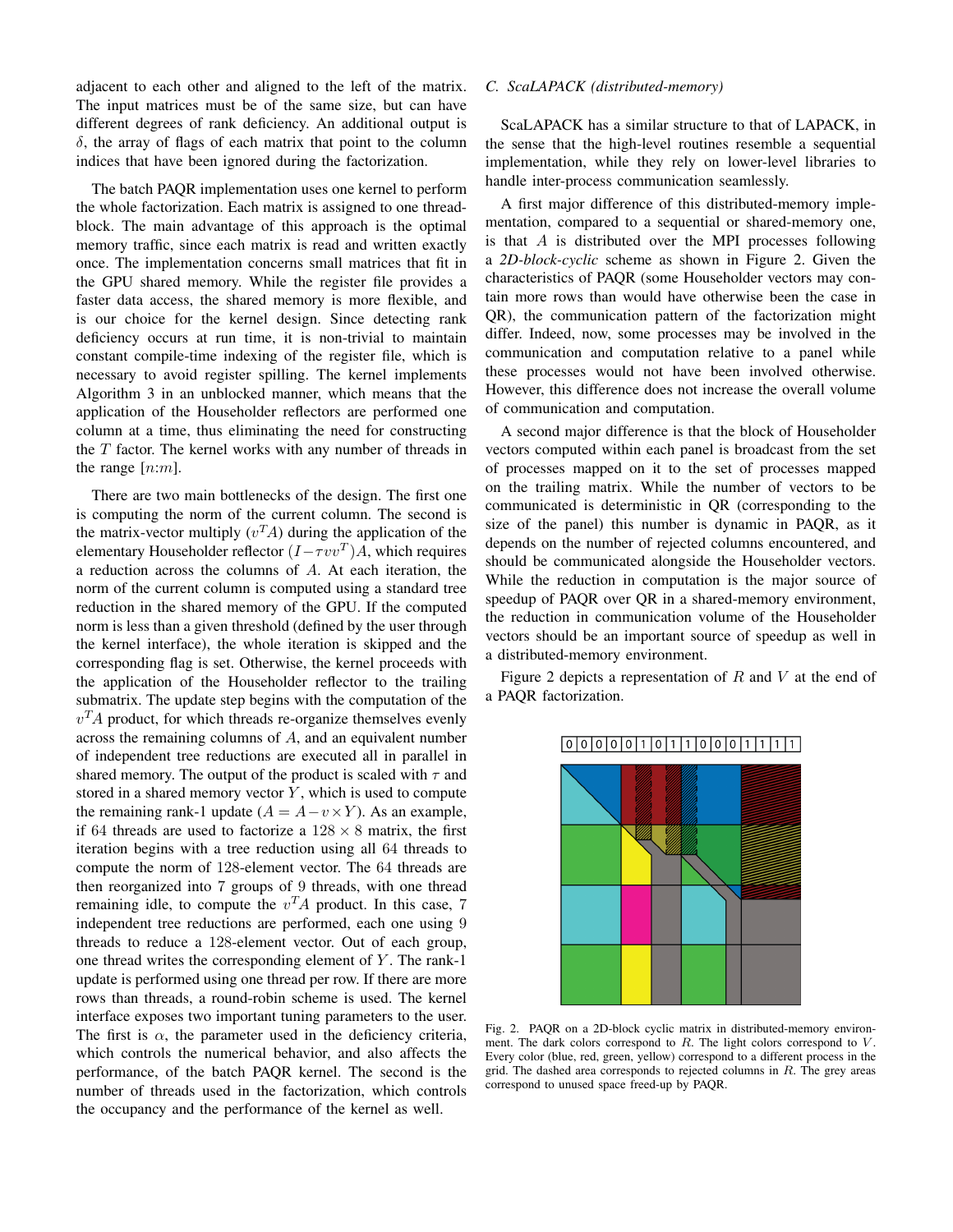# V. EXPERIMENTS

This section presents the experiments comparing PAQR with QR and QRCP.

### *A. Experimental setting*

*1) Matrices:* Three sets of matrices are used: (a) Test matrices; (b) Weighted least-squares (WLS) matrices;  $(c)$ Quantum many-body matrices.

*a) Test matrices:* The first set of matrices summarized in Table I is the same as the test matrices used in [27] for the validation of *Communication Avoiding Rank Revealing QR* (CARRQR). The *Rand* and *Vandermonde* matrices are added, while the *Gks*, *H-C*, *Scale* and *Kahan* matrices are missing.

| No.            | Matrix             | Description                                                                    |  |  |  |  |
|----------------|--------------------|--------------------------------------------------------------------------------|--|--|--|--|
| 1              | Rand               | rand function in MATLAB generating random matrices.                            |  |  |  |  |
| 2              | Vandermonde        | vander function in MATLAB generating Vandermonde matrices.                     |  |  |  |  |
| 3              | Baart              | Discretization of the $1^{st}$ kind Fredholm integral equation [34].           |  |  |  |  |
| $\overline{4}$ | Break-1            | Break 1 distribution, matrix with prescribed singular values [35].             |  |  |  |  |
| 5              | Break-9            | Break 9 distribution, matrix with prescribed singular values [35].             |  |  |  |  |
| 6              | Deriv <sub>2</sub> | Computation of second derivative [34].                                         |  |  |  |  |
| 7              | Devil              | The devil's stairs, a matrix with gaps in its singular values [36].            |  |  |  |  |
| 8              | Exponential        | Exponential Distribution, $\sigma_1 = 1$ , $\sigma_i = \sigma_i - 1$           |  |  |  |  |
|                |                    | $(i = 2, , n), \alpha = 10 - 1/11$ [35].                                       |  |  |  |  |
| 9              | Foxgood            | Severely ill-posed test problem [34].                                          |  |  |  |  |
| 10             | Gks                | An upper-triangular matrix whose $j$ -th diagonal element is                   |  |  |  |  |
|                |                    | $1/\sqrt{j}$ and whose i, j element is $-1/\sqrt{j}$ , for $j > i$ [37], [38]. |  |  |  |  |
| 11             | Gravity            | 1D gravity surveying problem [34].                                             |  |  |  |  |
| 12             | $H-C$              | Matrix with prescribed singular values,                                        |  |  |  |  |
|                |                    | see description in [39].                                                       |  |  |  |  |
| 13             | Heat               | Inverse heat equation [34].                                                    |  |  |  |  |
| 14             | Phillips           | Phillips' famous test problem [34].                                            |  |  |  |  |
| 15             | Random             | Random matrix $A = 2 \times \text{rand}(n) - 1$ [38].                          |  |  |  |  |
| 16             | Scale              | Scaled random matrix, a random matrix whose $i$ -th row                        |  |  |  |  |
|                |                    | is scaled by the factor $\theta i/\theta$ [38]. We choose $\theta = 10$ .      |  |  |  |  |
| 17             | Shaw               | 1D image restoration model [34].                                               |  |  |  |  |
| 18             | Spikes             | Test problem with a "spiky" solution [34].                                     |  |  |  |  |
| 19             | <b>Stewart</b>     | Matrix $A = U\Sigma V^T + 0.1\sigma 50 \times rand(n)$ [36].                   |  |  |  |  |
| 20             | Ursell             | Integral equation with no square integrable solution [34].                     |  |  |  |  |
| 21             | Wing               | Test problem with a discontinuous solution [34].                               |  |  |  |  |
| 22             | Kahan              | Kahan matrix.                                                                  |  |  |  |  |
| TABLE I        |                    |                                                                                |  |  |  |  |

TEST MATRICES USED IN SECTION V

*b) Weighted least-squares (WLS) matrices:* The second set of matrices consists of Vandermonde-like matrices that can be used for interpolating 3D polynomials from scattered data using an application of the *weighted least-squares* (WLS) algorithm [40]. These WLS interpolation matrices are derived from finite-volume discretizations on irregular meshes, where  $m$  cells, each with  $n$  geometric moments, are used to calculate "stencils"  $X$  that determine polynomial coefficients:

$$
WAX \approx W\,I\,. \tag{16}
$$

Note that this is a least-squares system with multiple solutions  $X \in \mathbb{R}^{n \times n}$  for multiple right-hand sides with  $W \in \mathbb{R}^{m \times m}$ being a diagonal weight matrix. The weight matrix is designed to decay rapidly to emphasize closer values over distant ones in the interpolation, which can create very small row scaling. This results in least-squares systems that can have very poor conditioning, due to small weights and cells being arbitrarily small or close together, which can create matrix entries beyond the limits of floating point precision:  $O(\gamma^m)$ , for any  $\gamma > 0$ . If there are insufficient or co-linear cells, this may also prevent determination of some of the coefficients, making the interpolation matrix A rank-deficient. Finally, to maintain uniform matrix size for the entire batch, missing interpolation data are replaced with zero-padded rows, which may occur in any part of the matrix.

*c) Quantum many-body matrices:* The third set of matrices relates to quantum many-body problems. Fundamentally, solution of these problems for molecular systems requires manipulation of a high-dimensional tensor which describes the interactions between electrons: the Coulomb tensor,  $g_{pq,rs}$ ,  $p, q, r, s \in [0, n)$ . The Coulomb tensor is leveraged in virtually all quantum chemistry methods, ranging from meanfield, single-body methods such as Hartree-Fock and density functional theory, to highly accurate many-body methods such as coupled cluster theory, Møller-Plesset perturbation theory, and configuration interaction to name a few. Despite it's large dimension, which grows  $O(N_A^2)$  with system size  $(N_A)$ , the Coulomb tensor is inherently low-rank, and can be straightforwardly shown to exhibit a matrix rank which grows  $O(N_A)$  with system size when expressed in an atom-centered basis. This low-rank character has sparked n enormous research effort dedicated to the construction and manipulation of data-sparse representations of the Coulomb tensor, ranging from approximate projection methods such as density fitting (DF) and resolution of the identity (RI), grid-based methods, local-orbital methods, and more recently, formal matrix methods such as the Cholesky factorization and hierarchical decompositions [41]. Projection, grid, and local orbital methods have the benefit of exhibiting a relatively low communication overhead but do not produce the most compact representations. Matrix factorizations generally produce much more compact representations, but are accompanied by a much higher computational complexity and communication requirement which often complicates their usage on massively parallel architectures. Here, we examine the application of PAQR to produce low-rank representations of a representative set of Coulomb tensors generated from a range of molecular systems.

The Coulomb tensor has a natural matrization in  $\mathbb{R}^{n^2 \times n^2}$  by combining adjacent indices  $g_{pq,rs} \rightarrow g_{i,j}, i, j \in [0, N)$  with  $N = n<sup>2</sup>$ . For real basis discretizations, the column rank of the g matrization is bounded from above by  $\frac{n}{2}(n-1)$  due to the fact that  $g_{pq,rs} = g_{pq,sr}$ . We have applied our methodology to three molecular test cases, all calculations were carried out within the NWChemEx program using either the 6-31G [42], [43] or 6-31G(d) [44] atom-centered Gaussian basis set. These cases are: a Uracil trimer (36 atoms,  $N = 57,600$  within 6-31G), 5-mer (60 atoms,  $N = 160,000$  within 6-31G), and the Beta Carotene molecule (96 atoms,  $N = 506, 944$  within 6-31G(d)).

#### *B. Experimental results*

*1) Accuracy:* Table II summarizes the numerical accuracy results of PAQR compared to that of QR and QRCP. These results are obtained with our MATLAB implementation of PAQR using the set of Test matrices Table I. The QR and QRCP implementations are the MATLAB's own version of the corresponding algorithms and were invoked as  $[q,r] = qr(A)$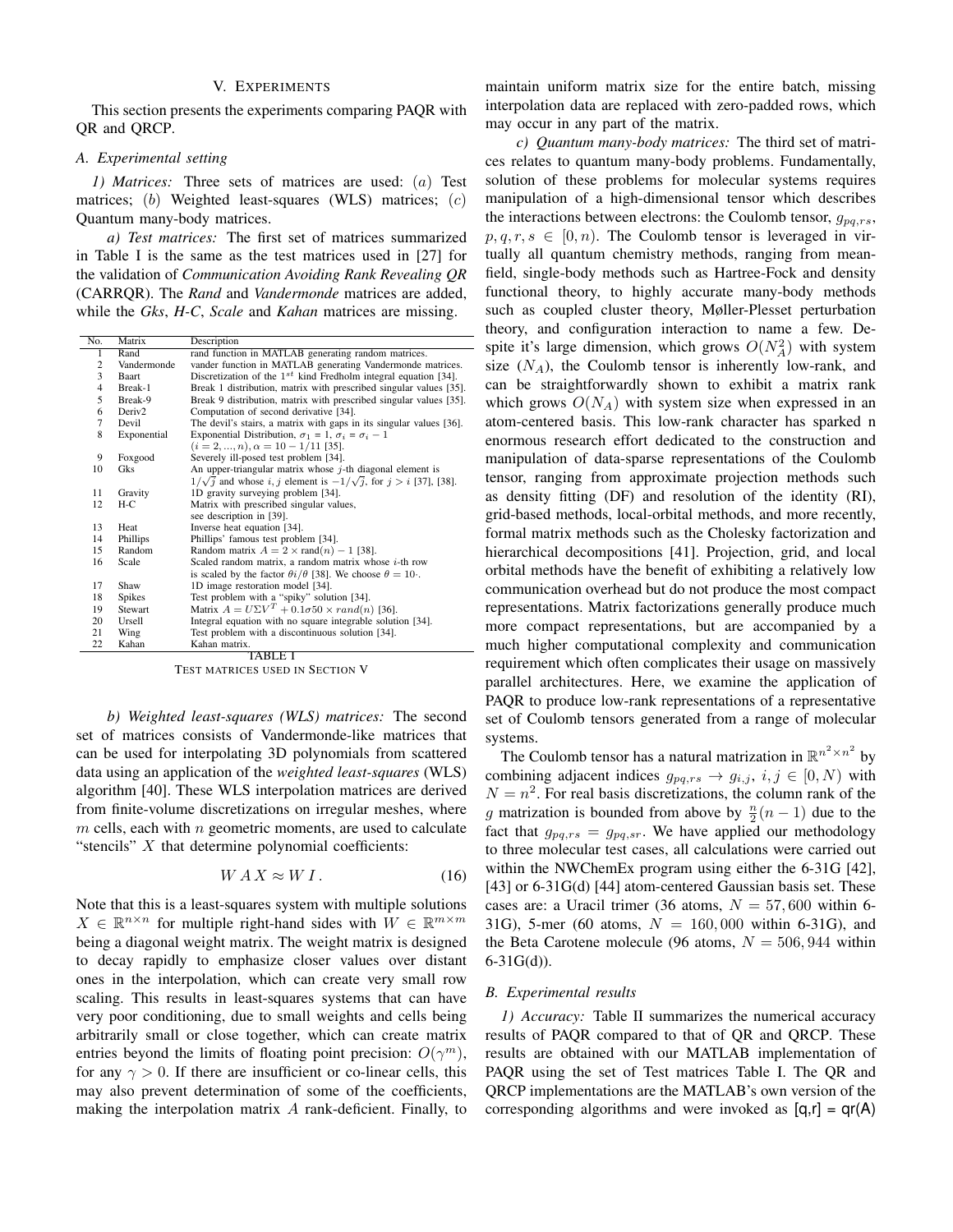#### TABLE II

ACCURACY RESULTS COMPARING PAQR WITH QR AND RRQR BASED ON FORWARD, BACKWARD, AND ORTHOGONALITY ERRORS ON THE SET OF TEST MATRICES. FOR DOUBLE PRECISION ARITHMETIC, ERROR SHOULD BE AROUND  $10^{-16}$ .

| Matrix             | $\kappa_2(\overline{A})$ |             | Forward error<br>Backward error |            |             | Orthogonality error |            |             | Rncol       | rank(R)    |      |      |            |
|--------------------|--------------------------|-------------|---------------------------------|------------|-------------|---------------------|------------|-------------|-------------|------------|------|------|------------|
|                    |                          | QR          | PAQR                            | QRCP       | QR          | PAQR                | QRCP       | QR          | <b>PAQR</b> | QRCP       | PAQR | PAQR | <b>SVD</b> |
| Random*            | $10^{+03}$               | $10^{-14}$  | $10^{-13}$                      | $10^{-14}$ | $10^{-16}$  | $10^{-15}$          | $10^{-16}$ | $10^{-14}$  | $10^{-14}$  | $10^{-14}$ | 1000 | 1000 | 1000       |
| Rand*              | $10^{+04}$               | $10^{-13}$  | $10^{-12}$                      | $10^{-12}$ | $10^{-16}$  | $10^{-15}$          | $10^{-16}$ | $10^{-15}$  | $10^{-16}$  | $10^{-15}$ | 1000 | 1000 | 1000       |
| Deriv <sub>2</sub> | $10^{+06}$               | $10^{-09}$  | $10^{-08}$                      | $10^{-10}$ | $10^{-15}$  | $10^{-14}$          | $10^{-16}$ | $10^{-15}$  | $10^{-15}$  | $10^{-14}$ | 1000 | 1000 | 1000       |
| Stewart*           | $10^{+06}$               | $10^{-11}$  | $10^{-10}$                      | $10^{-11}$ | $10^{-16}$  | $10^{-16}$          | $10^{-16}$ | $10^{-15}$  | $10^{-15}$  | $10^{-15}$ | 1000 | 1000 | 1000       |
| Phillips           | $10^{+10}$               | $10^{-07}$  | $10^{-06}$                      | $10^{-06}$ | $10^{-16}$  | $10^{-15}$          | $10^{-16}$ | $10^{-15}$  | $10^{-15}$  | $10^{-14}$ | 1000 | 1000 | 1000       |
| Break-1*           | $10^{+11}\,$             | $10^{-05}$  | $10^{-04}$                      | $10^{-05}$ | $10^{-16}$  | $10^{-15}$          | $10^{-16}$ | $10^{-14}$  | $10^{-14}$  | $10^{-14}$ | 1000 | 1000 | 1000       |
| Break-9*           | $10^{+11}\,$             | $10^{-05}$  | $10^{-04}$                      | $10^{-04}$ | $10^{-16}$  | $10^{-15}$          | $10^{-16}$ | $10^{-14}$  | $10^{-14}$  | $10^{-14}$ | 1000 | 1000 | 1000       |
| Ursell             | $10^{+13}$               | $10^{-03}$  | $10^{-03}$                      | $10^{-01}$ | $10^{-16}$  | $10^{-15}$          | $10^{-15}$ | $10^{-15}$  | $10^{-14}$  | $10^{-15}$ | 1000 | 999  | 999        |
| $H-C^*$            | $10+13$                  | $10^{-04}$  | $10^{-03}$                      | $10^{-01}$ | $10^{-16}$  | $10^{-15}$          | $10^{-14}$ | $10^{-15}$  | $10^{-16}$  | $10^{-14}$ | 1000 | 999  | 999        |
| Scale*             | $10+17$                  | $10^{-12}$  | $10^{+00}$                      | $10^{+00}$ | $10^{-16}$  | $10^{-16}$          | $10^{-14}$ | $10^{-14}$  | $10^{-14}$  | $10^{-14}$ | 914  | 794  | 802        |
| Kahan              | $10+17$                  | $10^{+01}$  | $10^{-02}$                      | $10^{-02}$ | $10^{-16}$  | $10^{-14}$          | $10^{-16}$ | $10^{-14}$  | $10^{-14}$  | $10^{-15}$ | 999  | 999  | 999        |
| <b>Baart</b>       | $10^{+19}$               | $10^{+02}$  | $10^{+01}$                      | $10^{+01}$ | $10^{-17}$  | $10^{-15}$          | $10^{-14}$ | $10^{-14}$  | $10^{-15}$  | $10^{-14}$ | 163  | 16   | 13         |
| $Devil*$           | $10^{+19}$               | $10^{+01}$  | $10^{+00}$                      | $10^{+00}$ | $10^{-16}$  | $10^{-15}$          | $10^{-14}$ | $10^{-14}$  | $10^{-14}$  | $10^{-14}$ | 469  | 421  | 440        |
| Exponential*       | $10^{+19}$               | $10^{+02}$  | $10^{+00}$                      | $10^{+00}$ | $10^{-17}$  | $10^{-15}$          | $10^{-14}$ | $10^{-14}$  | $10^{-15}$  | $10^{-14}$ | 152  | 136  | 140        |
| Foxgood            | $10^{+21}$               | $10^{+03}$  | $10^{+00}$                      | $10^{+00}$ | $10^{-17}$  | $10^{-16}$          | $10^{-14}$ | $10^{-13}$  | $10^{-14}$  | $10^{-11}$ | 71   | 31   | 30         |
| Gks                | $10^{+21}$               | $10^{+280}$ | $10^{+280}$                     | $10^{-02}$ | $10^{-19}$  | $10^{-19}$          | $10^{-15}$ | $10^{+262}$ | $10^{+262}$ | $10^{-15}$ | 1000 | 999  | 999        |
| Gravity            | $10^{+20}$               | $10^{+03}$  | $10^{+00}$                      | $10^{+00}$ | $10^{-18}$  | $10^{-16}$          | $10^{-15}$ | $10^{-14}$  | $10^{-14}$  | $10^{-12}$ | 152  | 44   | 45         |
| Shaw               | $10^{+20}$               | $10^{+03}$  | $10^{+00}$                      | $10^{+00}$ | $10^{-18}$  | $10^{-17}$          | $10^{-16}$ | $10^{-13}$  | $10^{-15}$  | $10^{-12}$ | 77   | 19   | 20         |
| Spikes             | $10^{+20}$               | $10^{+03}$  | $10^{+02}$                      | $10^{+01}$ | $10^{-18}$  | $10^{-14}$          | $10^{-14}$ | $10^{-14}$  | $10^{-14}$  | $10^{-14}$ | 56   | 31   | 31         |
| Wing               | $10^{+21}$               | $10^{+05}$  | $10^{+01}$                      | $10^{+01}$ | $10^{-20}$  | $10^{-16}$          | $10^{-15}$ | $10^{-13}$  | $10^{-14}$  | $10^{-12}$ | 32   | 8    | 8          |
| Vandermonde        | $10^{+22}$               | $10^{+70}$  | $10^{+00}$                      | $10^{+00}$ | $10^{-18}$  | $10^{-15}$          | $10^{-15}$ | $10^{+54}$  | $10^{-15}$  | $10^{-11}$ | 103  | 42   | 43         |
| Heat               | $10^{+232}$              | $10+215$    | $10^{+00}$                      | $10^{+00}$ | $10^{-230}$ | $10^{-15}$          | $10^{-14}$ | $10^{-15}$  | $10^{-15}$  | $10^{-13}$ | 987  | 588  | 588        |

and  $[q, r, p] = qr(A)$ , respectively. All matrices are generated of size  $1000 \times 1000$ . For each matrix A, random solution vectors  $\hat{x}$  are generated. The corresponding right-hand sides b are computed as  $b = Ax$ . This ensures the existence of a valid solution to the systems of equations  $Ax = b$ . The triangular solve routine ( $xTRSM$ ) is used on the R factors returned by the three variants. While QR returns a full  $R$  factor, PAQR and QRCP return a truncated  $R$  factor, that is supposed to only capture the rank (as well as possible).

The forward and backward errors are already defined in Equation (7) and Equation (8), respectively. The *orthogonality error* corresponds to:

$$
\frac{||A^T(Ax - b)||_2}{||A||_2^2}
$$
 (17)

This metric is more suited to least-squares problems on deficient matrices compared to the backward error which is more appropriate for systems of linear equations.

Among the 22 test matrices, seven are full-rank (*Rand, Break-1, Break-9, Deriv2, Phillips, Random, Stewart*), while the others involve varying degrees of rank deficiency.

From our preliminary tests, we notice that all the deficiency criteria presented in Section III-B give us similar numerical results except for the GKS matrix. Therefore, in the remaining of the paper we use the deficiency criterion from Equation (13) and, unless otherwise mentioned, we set  $\alpha = m \times \epsilon$ , where m is the row-space dimension of the matrix.

First, all methods on all matrices have a backward error of the order of (or smaller than) the machine precision  $\epsilon$ . This means that all methods correctly minimize the least-squares error of the system.

Second, on the set of full-rank matrices, all methods have similar forward errors. We note a slight discrepancy of no more than an order of magnitude in disfavor of PAQR. This is attributed to the fact that our MATLAB PAQR implementation differs from the MATLAB QR and QRCP implementations. For instance, we notice a similar order of magnitude difference when switching between different variants of Householder vector computation.

Third, the key result of this paper, on the set of rankdeficient matrices, PAQR exhibits a much more stable behaviour than QR and similar behavior than QRCP in terms of forward error. For instance, we can observe stark differences between PAQR and QR on the *Vandermonde* and *heat* matrices.

Fourth, as expected, PAQR does not remove any column from  $R$  when  $A$  is full-rank. More importantly, when  $A$  is rank-deficient, the number of retained (non-flagged) columns remains greater than the rank of A. For instance, in the case of the *heat* matrix, PAQR only flags 13 columns, while the true rank of the matrix is 588. Nevertheless, the removal of these few columns is still enough to lead to an accurate solution (forward error of 1.01 compared to  $1.40 \times 10^{+215}$  with QR).

Among these matrices, we want to discuss two that are of interest: Gks, and Scale. The Gks matrix is an example of the patholigical cases presented in Section III-C. The rank of this matrix is 999 and its spectrum reveals that the first  $n - 1$  singular values range from 26.1 and 0.041 while the smallest singular value is equal to  $6.6 \times 10^{-20}$ . In that case, as expected PAQR is not able to detect the single column that QRCP permutes at the end and then is removed before the call to TRSM. Note that when using the criterion one (more strict), PAQR gives similar results as QRCP. The Scale matrix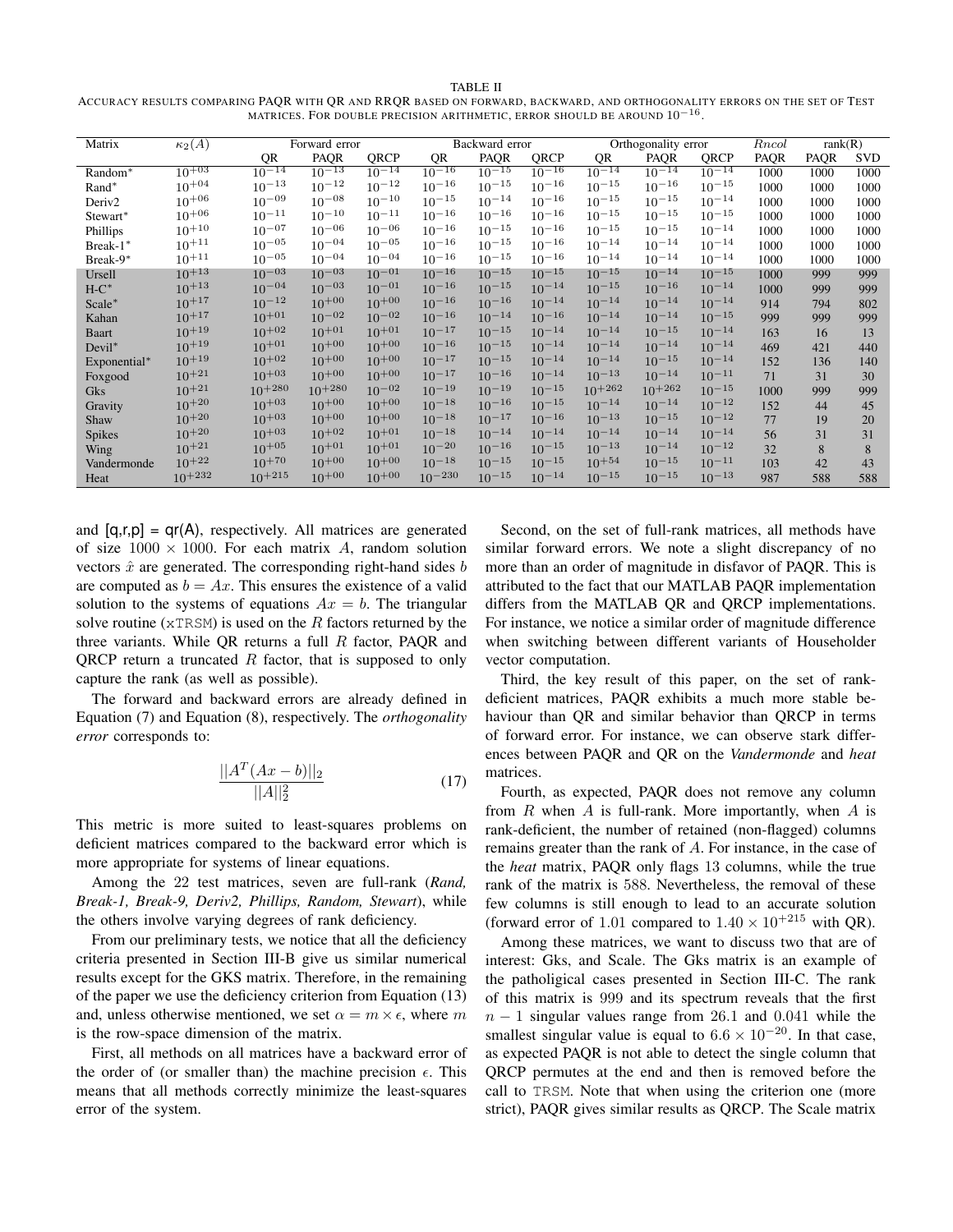is a perfect illustration that in some cases QRCP can fail to reveal the rank. Here, the spectrum does not have a gap and so the numerical rank 802 is more sensitive to small roundoff errors and approximations. Therefore, the truncation based on the diagonal elements of  $R$  causes both PAQR and QRCP to fail, whereas the classical QR factorization does not.

*Post-treatment:* One might think that the linearly dependent columns identified by PAQR (namely  $\delta_{P A Q R}$ ) could be retrieved by *a posteriori* applying the PAQR deficiency criterion on the diagonal elements of R (namely  $\delta_{QR}$ ). To verify this statement, we compare the forward errors obtained after performing a QR factorization on A when: keeping all columns of A; discarding  $\delta_{PAOR}$ ; or discarding  $\delta_{OR}$ . Table III shows that while the above mentioned statement holds true in the case of the heat matrix, it is incorrect for the two other matrices. Indeed, it does improves the forward error compared to no post-treatment but it does not reach the same numerical stability brought by PAQR. This is due to the post-treatment removing too many columns from A as displayed by  $Rncol$ . For example, in the case of the Vandermonde matrix, the number of non-rejected columns is reduced to 16 while its rank is 43.

The advantage of PAQR over QR is that the additional posttreatment is not necessary for PAQR for the solution of leastsquares problems, while it is in the case of QR. Moreover, in a rank-revealing scenario, even if a post-treatment is needed in both methods, the fact that some columns have already been removed from the  $R$  of PAQR lead to less computation than QR for the post-treatment.

|               | qr(A)       |            | $qr(A(:, \sim \delta_{PAOR}))$ | $qr(A(:, \sim \delta_{OR}))$ |              |  |  |
|---------------|-------------|------------|--------------------------------|------------------------------|--------------|--|--|
| Matrix        | $e_{fwd}$   | $e_{fwd}$  | <i>Rncol</i>                   | $e_{fwd}$                    | <i>Rncol</i> |  |  |
| Vandermonde   | $10^{+74}$  | $10^{+00}$ | 143                            | $10^{+13}$                   |              |  |  |
| Heat          | $10^{+214}$ | $10^{+00}$ | 988                            | $10^{+00}$                   | 988          |  |  |
| <b>Spikes</b> | $10+03$     | $10^{+01}$ | 76                             | $10+10$                      | 35           |  |  |
| TABLE III     |             |            |                                |                              |              |  |  |

COMPARISON OF THE FORWARD ERROR WHEN COLUMNS OF A ARE REMOVED EITHER FROM PAQR OR FROM A POST-TREATMENT OF THE  $R$ MATRIX RETURNED BY THE CLASSICAL QR FACTORIZATION WITH THE FORWARD ERROR OBTAINED WHEN USING THE CLASSICAL QR FACTORIZATION.

## *2) Efficiency:*

*a) LAPACK:* We now compare the performance of PAQR with QR and QRCP in the LAPACK implementation. Given that this implementation is sequential, we want to highlight the importance of the location of the rejected columns in the matrix. To this end, we generate random matrices of size  $10,000 \times 10,000$  with the following characteristics:  $A_{full}$ , full-rank;  $A_{beq}$ , where the first 5000 columns are set to zero;  $A_{mid}$ , where the middle 5000 columns are set to zero;  $A_{end}$ , where the last 5000 columns are set to zero.

Table IV summarizes the runtimes on one core of a DGX A100 [45] server. We use: 1 *AMD EPYC 7742* CPU core; *MKL 2019.0.3* library as the Level i BLAS mplementation; *GCC 7.3.0* compiler. As expected, the runtime of PAQR is similar to that of QR on the full-rank matrix. Moreover, on the rankdeficient matrices, on matrices of same size and same amount of rejected columns, the performance of PAQR improves with more rejected columns appearing at the beginning of the matrix.

| Method   | Time (seconds)                                    |     |     |     |  |  |  |
|----------|---------------------------------------------------|-----|-----|-----|--|--|--|
|          | $A_{mid}$<br>$A_{beg}$<br>$A_{full}$<br>$A_{end}$ |     |     |     |  |  |  |
| 0R       | 138                                               |     |     |     |  |  |  |
| PAQR     | 138                                               | 129 | 89  | 43  |  |  |  |
| ORCP     | 163                                               | 211 | 209 | 211 |  |  |  |
| TARLE IV |                                                   |     |     |     |  |  |  |

LAPACK PERFORMANCE. IMPACT OF THE LOCATION OF REJECTED COLUMNS ON PAQR FACTORIZATION PERFORMANCE.

*b) Batch PAQR factorization on GPUs:* We tested the GPU-based batch PAQR factorization on two sets of the set of WLS matrices. Since the current kernel design caches the entire matrix in the shared memory of the GPU, we show only two matrix sizes which satisfy this condition. For each set, 1000 matrices of the same size, but different ranks, were tested. Figure 3 shows the corresponding histograms of the number of non-flagged columns as detected by the batch PAQR kernel. Table V shows the performance of the batch PAQR factorization on an NVIDIA Tesla A100 GPU and on the AMD Instinct MI100 GPU. The results correspond to experiments conducted in double precision. We use cuBLAS and hipBLAS as the two reference implementations for a standard batch QR factorization. The performance of these two libraries does not take advantage of any rank deficiency in the matrices, so their performance is oblivious to this property. We show the timings of a regular QR kernel of our design qr gpu for full rank matrices that are randomly generated, and then the paqr\_gpu kernel timing on the WLS set of matrices. The paqr\_gpu kernel is superior to the reference kernels in every test case.

The following results are obtained for the  $27 \times 20$  and  $125 \times 56$  matrices, respectively. On the A100 GPU, the speedups against cuBLAS increase from  $2.7\times$  (resp.  $2.2\times$ ) for qr\_gpu to  $2.9\times$  (resp.  $2.3\times$ ) for paqr\_gpu. Note that varying timings for paqr gpu could be observed based on the pattern of rank deficiency, but it should never be slower than qr\_gpu. On the MI100 GPU, the speedups against hipBLAS increase from 7.8 $\times$  (resp. 1.3 $\times$ ) for qr\_gpu to 8.7 $\times$  (resp. 1.4 $\times$ ) for paqr gpu. In order to justify the significant speedups against the vendor libraries for the full rank case, we profiled cuBLAS and hipBLAS for the aforementioned experiments. cuBLAS launches one kernel to perform the whole QR factorization, which is similar to our batch qr gpu code. However, it uses only 63 thread-blocks for 1000 matrices of size  $27 \times 20$ , and 125 thread-blocks for 1000 matrices of size  $125\times56$ . Using fewer thread-blocks indicates that one thread-block processes multiple matrices, which affects the kernel's overall occupancy on the GPU. hipBLAS launches several kernels to perform the factorization, which causes serious overhead in terms of unnecessary global memory traffic. We also observe a significant drop in the performance gain for the set of  $125 \times 56$ matrices on the MI100 GPU. We believe this is mainly due to the relatively small shared memory on the MI100 (64KB),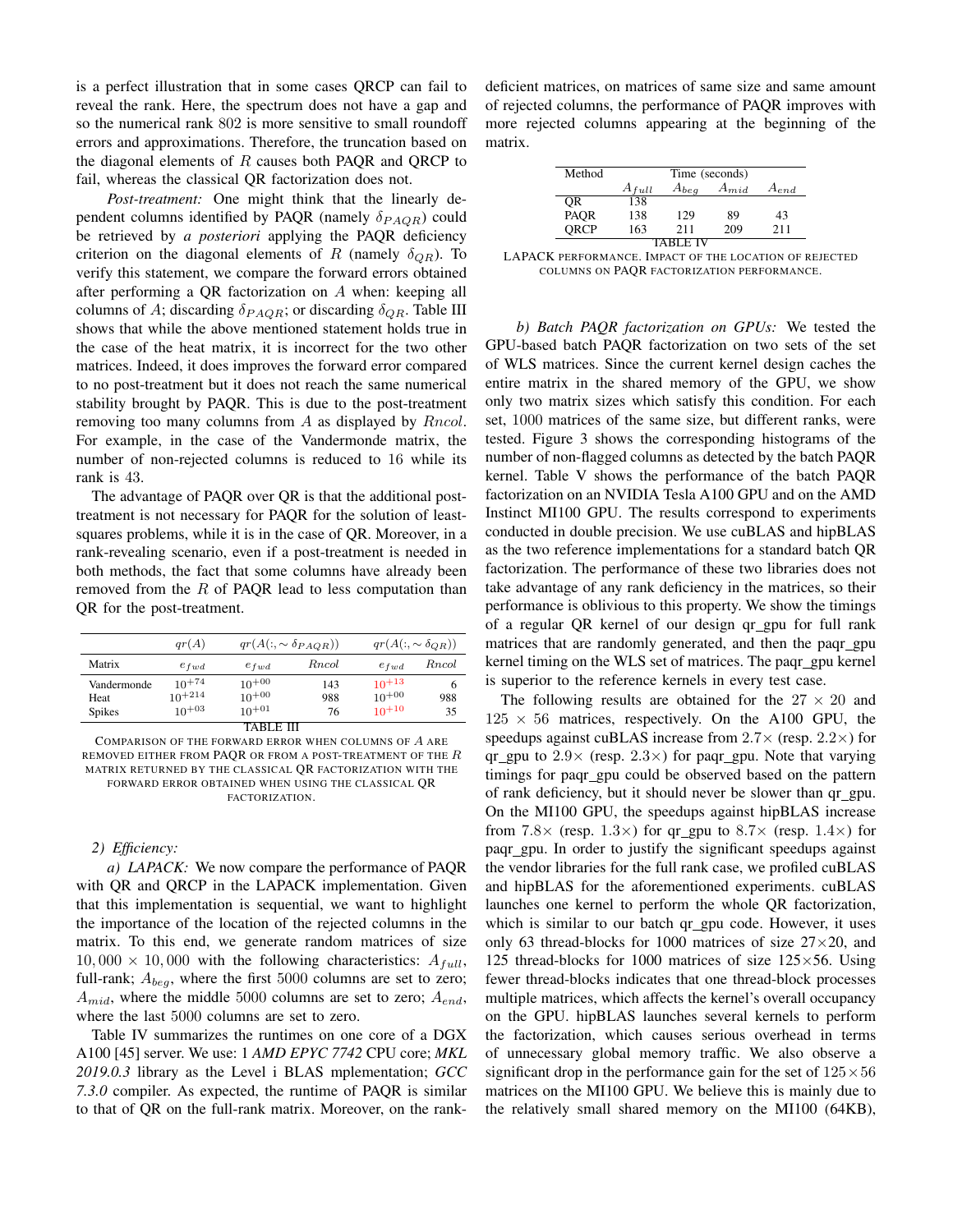

Fig. 3. Histograms of the actual ranks detected by the batch PAQR kernel for the tested two sets of WLS set of matrices.

compared to the A100 (192KB). paqr\_gpu requires about 57KB for the larger matrix set, which means that each compute unit in the MI100 GPU can host only one matrix at a time. On the A100, assuming that the CUDA runtime takes the correct scheduling decision, three matrices can be factorized on the same multiprocessor simultaneously.

|                                                                                                                                                              | Size                            | Ref. $(\mu s)$   | $qr\_gpu (\mu s)$                           | paqr_gpu $(\mu s)$                           |  |  |
|--------------------------------------------------------------------------------------------------------------------------------------------------------------|---------------------------------|------------------|---------------------------------------------|----------------------------------------------|--|--|
| A100                                                                                                                                                         | $27\times20$<br>$125 \times 56$ | 294.13<br>6215.2 | 109.33 $(2.7\times)$<br>$2852.4(2.2\times)$ | 100.46 $(2.9\times)$<br>2692.2 $(2.3\times)$ |  |  |
| 194.31 $(7.8\times)$<br>$174.21(8.7\times)$<br>$27\times20$<br>1508.7<br>MI100<br>8039.02 $(1.4\times)$<br>$8561.13(1.3\times)$<br>$125\times56$<br>11057.85 |                                 |                  |                                             |                                              |  |  |
| <b>TARLE</b>                                                                                                                                                 |                                 |                  |                                             |                                              |  |  |

PERFORMANCE OF THE BATCH PAQR IN DOUBLE PRECISION ON THE A100 GPU USING CUDA-11.6, AND ON THE MI100 GPU USING ROCM-5.0. RESULTS ARE SHOWN FOR TWO DIFFERENT SIZES OF THE WLS SET OF MATRICES. THE *Ref.* ENTRY REFERS TO CUBLAS OR HIPBLAS.

*c) ScaLAPACK:* In this section we present results gathered using the ScaLAPACK implementation of PAQR. We compare the time to factorization for QR, QRCP and PAQR using matrices discussed in Section V-A1 regarding the Quantum many-body matrices. A brief discussion of the related performance of each algorithm is presented as well as a comparison for the columns deemed "rejected" according to PAQR.

| #Nodes         | Method          | Matrix size |           |                                   |           |  |  |
|----------------|-----------------|-------------|-----------|-----------------------------------|-----------|--|--|
|                |                 |             | 57600     |                                   | 160000    |  |  |
|                |                 | Time(s)     | #Def cols | Time(s)                           | #Def cols |  |  |
| $\mathbf{1}$   | PAQR $\epsilon$ | 160         | 45180     |                                   |           |  |  |
|                | PAQR $10^{-8}$  | 117         | 52073     |                                   |           |  |  |
|                | QR              | 336         |           |                                   |           |  |  |
|                | <b>RROR</b>     | 4042        |           |                                   |           |  |  |
| 2              | PAQR $\epsilon$ | 109         | 45217     |                                   |           |  |  |
|                | PAQR $10^{-8}$  | 75          | 52073     |                                   |           |  |  |
|                | <b>OR</b>       | 243         |           |                                   |           |  |  |
|                | <b>RRQR</b>     | 2087        |           |                                   |           |  |  |
| $\overline{4}$ | PAQR $\epsilon$ | 54          | 44792     | 563                               | 135583    |  |  |
|                | PAQR $10^{-8}$  | 41          | 52073     | 454                               | 150673    |  |  |
|                | QR              | 100         |           | 1779                              |           |  |  |
|                | <b>RROR</b>     | 1050        |           | $\frac{d\mathbf{x}}{d\mathbf{x}}$ |           |  |  |
| 8              | PAQR $\epsilon$ | 38          | 44300     | 411                               | 134036    |  |  |
|                | PAQR $10^{-8}$  | 30          | 52073     | 220                               | 150673    |  |  |
|                | QR              | 63          |           | 919                               |           |  |  |
|                | <b>RRQR</b>     | 556         |           | $\frac{d\mathbf{x}}{d\mathbf{x}}$ |           |  |  |
| 16             | PAQR $\epsilon$ | 31          | 43996     | 191                               | 133930    |  |  |
|                | PAQR $10^{-8}$  | 25          | 52073     | 136                               | 150673    |  |  |
|                | QR              | 44          |           | 498                               |           |  |  |
|                | <b>RRQR</b>     | 304         |           | $\frac{1}{2}$                     |           |  |  |
| 32             | PAOR $\epsilon$ | 23          | 43644     | 138                               | 133005    |  |  |
|                | PAOR $10^{-8}$  | 20          | 52073     | 96                                | 150673    |  |  |
|                | 0R              | 32          |           | 355                               |           |  |  |
|                | <b>RROR</b>     | 174         |           | 2086                              |           |  |  |
| 64             | PAQR $\epsilon$ |             |           | 78                                | 132636    |  |  |
|                | PAQR $10^{-8}$  |             |           | 62                                | 150673    |  |  |
|                | QR              |             |           | 162                               |           |  |  |
|                | <b>RRQR</b>     |             |           | 1103                              |           |  |  |
|                |                 | TABLE       | VI        |                                   |           |  |  |

TIME TO FACTORIZATION RESULTS GATHERED ON SUMMIT FOR QR, QRCP, AND PAQR. BLANK CELLS CORRESPOND TO RUNS THAT DO NOT FIT IN MEMORY. \* CORRESPONDS TO IRRELEVANT RUNS. - CORRESPONDS TO SKIPPED RUNS.  $\epsilon$  CORRESPONDS TO DOUBLE-PRECISION.

Table VI presents time to factorization results gathered on the Oak Ridge National Laboratory Summit Supercomputer [46]. We use: 42 *Power9* CPU cores per node, and do not rely on the GPUs, as ScaLAPACK is not compatioble with their use; *ESSL 6.3.0* library as the Level i BLAS mplementation; *Spectrum 10.4.0.3* as the MPI library; *GCC 9.1.0* compiler. The QR and QRCP implementation used are the ScaLAPACK*PDGEQRF* and *PDGEQPF* rourines. PAQR was implemented baed on the *PDGEQRF* routine. For the two problem sizes, we vary the number of nodes used for the factorization and compare the speedups between the different implementations. Whenever a data point is not expressed on Table VI, this is due to either the run being too expensive for us to compute in a reasonable amount of time, or the problem size did not warrant the use of that many nodes.

The results gathered are done with two different matrix sizes. For case (1) we experiment with the dimension  $m =$  $n = 57,600$  corresponding to the basis set discussed in Section V-A1. For case (2), the size is  $m = n = 160,000$ . Given the differences to both case problem sizes, experiments are run using a varying number of nodes. Case (1) is run using from 1 to 32 nodes on Summit (we do not use 64 nodes for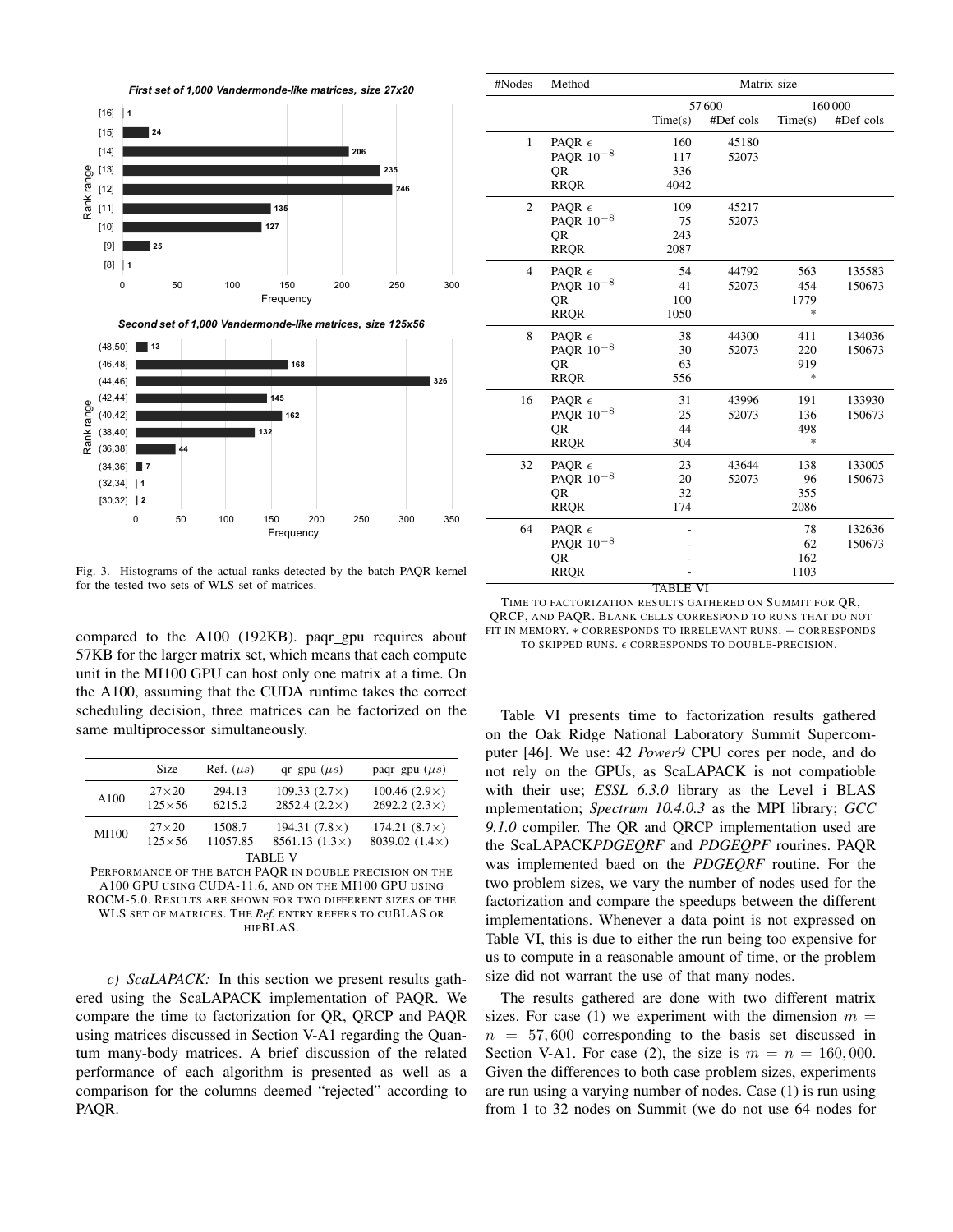this experiment because the time to factorization is already reduced significantly from the factorization on 1 node and as we increase the number of nodes we begin to move from the compute bound spectrum to being communication bound). For case (2), the results are gathered using 4 nodes to 64 nodes on Summit. For this problem size, QRCP does not have a data point for 4, 8 and 16 nodes as the time to factorization exceeded our allocated time to factorize, meaning it is too expensive to compute for that number of nodes.

For PAQR, two thresholds are analyzed to test factorization times under the assumption, with a stricter threshold we desire a lower-rank approximation compared to that of a less strict threshold. In each experiment, we compare against using a tolerance of machine-precision  $(\epsilon)$  relative to the double precision, or setting the deficiency criteria to 10−<sup>8</sup> . Section V-A1 discusses that on average, one expects the rank of these matrices to be at most half of their dimension. The column "Def cols" in Table VI shows the number of rejected columns detected by PAQR given the input tolerance given. In every case, PAQR removes a significant number of columns from the factorization. With a more strict threshold, the number of columns dropped is deterministic, regardless of the number of nodes being used. Whereas, when the tolerance is close to that of machine precision, there is a little variation to the number of columns dropped by PAQR. Many of the entries within these input matrices have values that are zero or very close to that, and depending on the setup of the factorization, the algorithm can have varying noise accumulation with these values. Which is why we see some variation for the different ways of breaking up the factorization in accordance to the rejected columns.

As one reviews Table VI, there are two performance comparisons to consider:

- 1) For each factorization, for a particular number of nodes, we can compare the improvement of PAQR to that of its algorithmic counterparts;
- 2) One can compare the strong scalability when increasing the number of nodes.

For the problem size of 57,600, PAQR can achieve an overall speedup greater than 3x compared to traditional QR. When we compare the time to factorization of PAQR to that of QRCP, on one node, PAQR is almost 40x faster. This is a significant speedup where for this problem, PAQR removes 52,073 rejected columns. For the problem size of 160,000, we see PAQR can achieve similar results. PAQR on 32 nodes is over 20x faster than QRCP and almost 3.5x faster than QR. For this case, the deficiency criteria is defined as  $10^{-8}$ , PAQR removes 150,673 columns which corresponds to 94% of the number of columns of the input matrix.

Finally, we were able to carry out a PAQR factorization of the third problem from the Quantum many-body matrix set (Beta Carotene) of size 506, 944 on 128 nodes of the Summit supercomputer. The runtime obtained is 1155 seconds. PAQR was able to flag and remove 393, 805 columns. This corresponds to the theoretical expected amount of rejected columns of the matrix. This stunning achievement of PAQR would not be possible to obtain with QRCP in any reasonable amount of time.

## VI. CONCLUSION

## *A. Summary*

This paper presents PAQR, an algorithm for the factorization of rank-deficient matrices arising from linear leastsquares problems. It is particularly well suited for largescale problems. Indeed, PAQR is faster than QR and appears to be as numerically stable as QRCP. This technique can be implemented using different criteria to flag potentially rejected columns in rank-deficient matrices. These criteria are adaptable as they can be conveniently adjusted according to the type of arithmetic precision used and the type of application at hand.

Preliminary tests have revealed the efficiency of the proposed algorithm and its robustness vis-a-vis a variety of cases. ` Indeed, PAQR was implemented on three types of architectures: sequential, GPU and distributed-memory. It was applied on various matrices of various sizes and arising from various application fields. Further examination of the behaviour of the algorithm will strengthen these results.

## *B. Future work*

The work in this paper has opened up exciting perspectives. First, the limitations mentioned in Section III-C together with the experimental results described in Section V-B1 revealed that PAQR oftentimes identifies more columns as nonrejected compared to the true rank of a matrix. From the numerical accuracy perspective, it can lead to edge cases where the numerical stability is compromised. From a performance perspective, we believe that there may still be room for improvement, especially at large-scale. This aspect needs to be studied more formally in order to improve our understanding of the pathological cases and to derive improved deficiency criteria.

Second, our preliminary results have shown the impact the parameter  $\alpha$  can have on the efficiency of PAQR. Specifically, the number of rejected columns flagged by PAQR can vary widely depending on its value. The default value of  $\alpha$  used in this paper was purposefully conservative. This is because we want to avoid the risk of wrongly flagging a column as rejected when it actually does contribute to the rank of the matrix. However, the  $\alpha$  parameter can in fact be user-defined to speed-up PAQR by taking advantage of user knowledge. This will allow PAQR to *safely* remove more columns than it otherwise would have. An application-centric study can be done to evaluate the appropriate value of  $\alpha$ .

Third, the initial purpose of solving a least-squares problem involving rank-deficient matrices naturally leads us to consider PAQR for low-rank compression purposes. Several applications rely on RRQR and SVD for this purpose but the scalability of such methods is a major bottleneck that PAQR does not suffer from. It becomes possible to construct a lowrank representation that can be used as a preconditioner.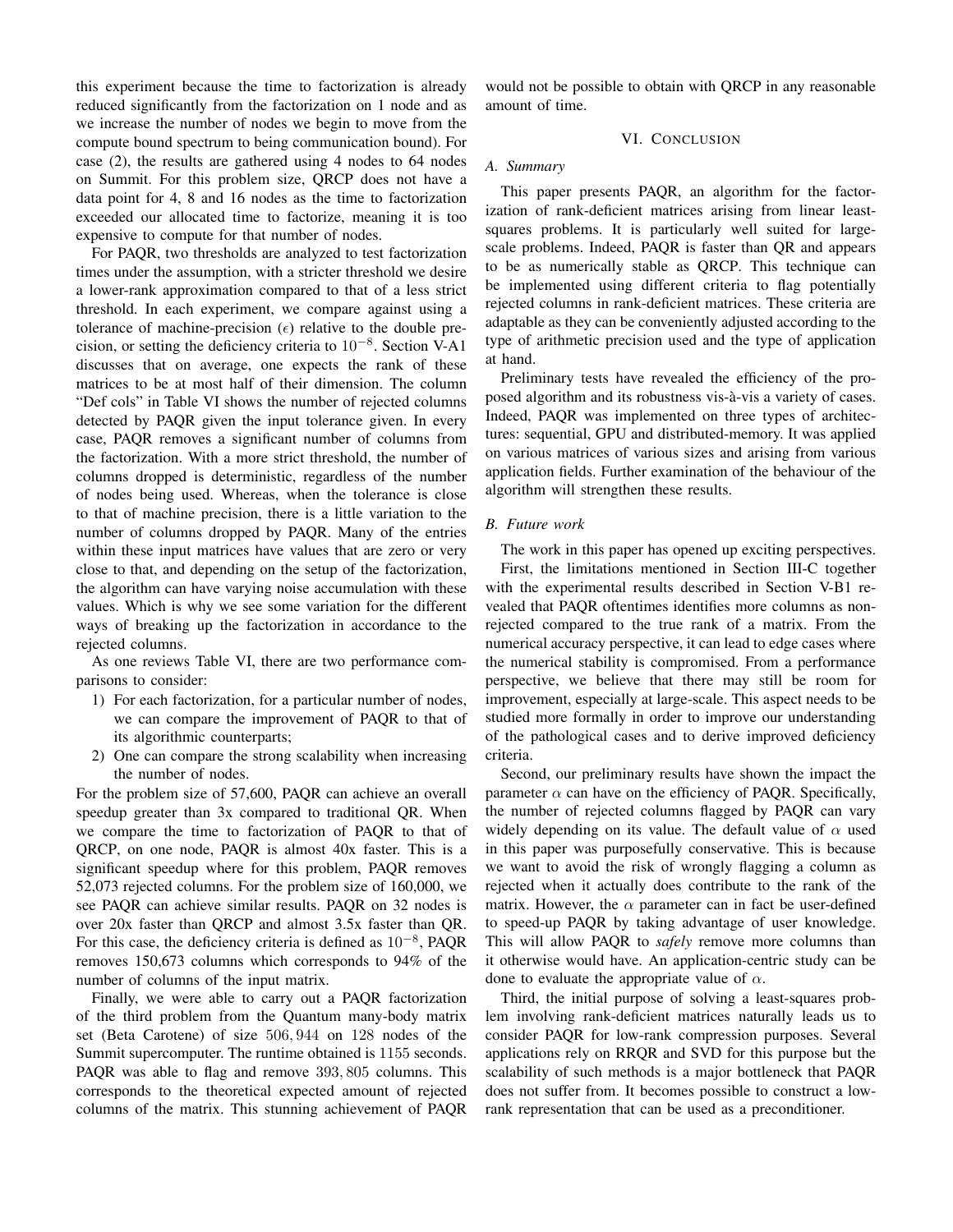One avenue of interest is the use of PAQR as a first coarsegrain pass of compression on a large matrix, followed by an SVD as a second finer-grain compression scheme on a much smaller matrix.

Fourth, communication avoiding techniques have been successfully applied to QR and RRQR in the CAQR and CAR-RQR algorithms. PAQR can benefit from such techniques in a very similar way in a CPAQR variant.

Another future direction is to provide a high performance GPU solution for a single PAQR factorization. The algorithmic adaptation and optimizations for one relatively large matrix are different from a batch of small matrices, which requires further investigation.

#### **REFERENCES**

- [1] A. Björck, Numerical Methods for Least Squares Problems. SIAM Philadelphia, 1996.
- [2] C. Lawson and R. Hanson, *Solving Least Squares Problems*. Englewood Cliffs, NJ: Prentice-Hall, 1974.
- [3] H. Avron, P. Maymounkov, and S. Toledo, "Blendenpik: Supercharging LAPACK's least-squares solver," *SIAM Journal on Scientific Computing*, vol. 32, no. 3, pp. 1217–1236, 2010. [Online]. Available: http://dx.doi.org/10.1137/090767911
- [4] G. H. Golub and C. F. V. Loan, *Matrix Computations*, 4th ed. Baltimore, MD, USA: The Johns Hopkins University Press, 2013.
- [5] A. Marek, V. Blum, R. Johanni, V. Havu, B. Lang, T. Auckenthaler, A. Heinecke, H.-J. Bungartz, and H. Lederer, "The ELPA library: scalable parallel eigenvalue solutions for electronic structure theory and computational science," *Journal of Physics: Condensed Matter*, vol. 26, p. 213201, 2014.
- [6] L. S. Blackford, J. Choi, A. Cleary, E. D'Azevedo, J. Demmel, I. Dhillon, J. J. Dongarra, S. Hammarling, G. Henry, A. Petitet, K. Stanley, D. Walker, and R. C. Whaley, *ScaLAPACK Users' Guide*. Philadelphia, PA: SIAM, 1997, http://www.netlib.org/scalapack/slug/.
- [7] J. Poulson, B. Marker, R. van de Geijn, J. Hammond, and N. Romero, "Elemental: A new framework for distributed memory dense matrix computations," *ACM Trans. Math. Software*, vol. 39, 2013.
- [8] J. Xiao, M. Gu, and J. Langou, "Fast parallel randomized QR with column pivoting algorithms for reliable low-rank matrix approximations," in *24th IEEE International Conference on High Performance Computing, Data, and Analytics (HIPC), Jaipur, India*, 2017, best Paper Award.
- [9] J. Todd, "On condition numbers," *Programmation en Mathematiques ´ Numériques*, vol. 7, no. 165, pp. 141-159, 1966, Éditions Centre Nat. Recherche Sci., Paris, 1968.
- [10] N. J. Higham, *Accuracy and Stability of Numerical Algorithms*, 2nd ed. Philadelphia, PA, USA: Society for Industrial and Applied Mathematics, 2002.
- [11] T. F. Chan, "Rank-revealing QR factorizations," *Linear Algebra and its Applications*, vol. 88/89, pp. 67–82, 1987.
- [12] R. da Cunha, D. Becker, and J. Patterson, "New parallel (rank-revealing) QR factorization algorithms," in *Euro-Par 2002. Parallel Processing: Eighth International Euro-Par Conference, Paderborn, Germany, August 27–30*, 2002.
- [13] C. Bischof and G. Quintana-Orti, "Computing rank-revealing QR factorizations of dense matrices," *ACM Trans. Math. Soft.*, vol. 24, no. 2, pp. 226–253, 1998.
- [14] ——, "Algorithm 782: Codes for rank-revealing QR factorizations of dense matrices," *ACM Trans. Math. Soft.*, vol. 24, no. 2, pp. 254–257, 1998.
- [15] M. Gu, "Some new rank-revealing factorizations," Department of Mathematics, University of California at Los Angeles, Tech. Rep. CAM Report 98-33, August 1998.
- [16] M. Gu and S. Eisenstat, "An efficient algorithm for computing a rankrevealing QR decomposition," Yale University, Computer Science Dept. Report YALEU/DCS/RR-967, June 1993.
- [17] S. Chandrasekaran and I. Ipsen, "On rank-revealing QR factorizations," *SIAM Journal on Matrix Analysis and Applications*, vol. 15, 1994.
- [18] T.-M. Hwang, W.-W. Lin, and E. K. Yang, "Rank revealing LU factorization," *Linear Algebra and Its Applications*, vol. 175, pp. 115–141, 1992.
- [19] C. T. Pan, "On the existence and computation of rank-revealing LU factorizations," submitted to Lin. Alg. Appl., 1996.
- [20] G. W. Stewart, "Updating a rank-revealing ULV decomposition," *SIAM J. Mat. Anal. Appl.*, vol. 14, no. 2, pp. 494–499, April 1993.
- [21] G. Quintana-Ortí, X. Sun, and C. H. Bischof, "A BLAS-3 version of the QR factorization with column pivoting," *SIAM Journal on Scientific Computing*, vol. 19, no. 5, pp. 1486–1494, 1998.
- [22] Y. P. Hong and C.-T. Pan, "Rank-revealing qr factorizations and the singular value decomposition," *Mathematics of Computation*, vol. 58, no. 197, pp. 213–232, 1992. [Online]. Available: http://www.jstor.org/stable/2153029
- [23] M. Gu and S. Eisenstat, "Efficient algorithms for computing a strong rank-revealing QR factorization," *SIAMX*, vol. 17, no. 4, pp. pp. 848– 869, 1996.
- [24] G. H. Golub and W. Kahan, "Calculating the singular values and pseudoinverse of a matrix," *SIAM J. Numer. Anal.*, vol. 2, pp. 205–224, 1965.
- [25] J. J. M. Cuppen, "The singular value decomposition in product form," *SIAM J. Sci. Statist. Comput.*, vol. 4, pp. 216–221, 1983.
- [26] J. Demmel, L. Grigori, M. Hoemmen, and J. Langou, "Communicationoptimal parallel and sequential qr and lu factorizations," *SIAM Journal on Scientific Computing*, vol. 34, no. 1, pp. A206–A239, 2012. [Online]. Available: https://doi.org/10.1137/080731992
- [27] J. W. Demmel, L. Grigori, M. Gu, and H. Xiang, "Communication avoiding rank revealing qr factorization with column pivoting," *SIAM Journal on Matrix Analysis and Applications*, vol. 36, no. 1, pp. 55–89, 2015. [Online]. Available: https://doi.org/10.1137/13092157X
- [28] P.-G. Martinsson, G. Quintana OrtI, N. Heavner, and R. van de Geijn, "Householder qr factorization with randomization for column pivoting (hqrrp)," *SIAM Journal on Scientific Computing*, vol. 39, no. 2, pp. C96– C115, 2017. [Online]. Available: https://doi.org/10.1137/16M1081270
- [29] J. A. Duersch and M. Gu, "Randomized qr with column pivoting," *SIAM Journal on Scientific Computing*, vol. 39, no. 4, pp. C263–C291, 2017. [Online]. Available: https://doi.org/10.1137/15M1044680
- [30] J. Xiao, M. Gu, and J. Langou, "Fast parallel randomized qr with column pivoting algorithms for reliable low-rank matrix approximations," in *2017 IEEE 24th International Conference on High Performance Computing (HiPC)*, 2017, pp. 233–242.
- [31] J. A. Duersch and M. Gu, "Randomized projection for rankrevealing matrix factorizations and low-rank approximations," *SIAM Review*, vol. 62, no. 3, pp. 661–682, 2020. [Online]. Available: https://doi.org/10.1137/20M1335571
- [32] W. Hayes and K. R. Jackson, "A survey of shadowing methods for numerical solutions of ordinary differential equations," *Appl. Numer. Math.*, vol. 53, p. 299–321, 2005.
- [33] R. M. Corless and N. Fillion, *A Graduate Introduction to Numerical Methods from the Viewpoint of Backward Error Analysis*. Springer, 2013.
- [34] P. C. Hansen, "Regularization tools version 4.0 for Matlab 7.3," *Numerical Algorithms*, vol. 46, no. 2, pp. 189–194, Oct 2007. [Online]. Available: https://doi.org/10.1007/s11075-007-9136-9
- [35] C. H. Bischof, "A parallel QR factorization algorithm with controlled local pivoting," *SIAM Journal on Scientific and Statistical Computing*, vol. 12, no. 1, pp. 36–57, 1991. [Online]. Available: https://doi.org/10.1137/0912002
- [36] G. W. Stewart, "The OLP approximation to the singular value decomposition," *SIAM Journal on Scientific Computing*, vol. 20, no. 4, pp. 1336–1348, 1999. [Online]. Available: https://doi.org/10.1137/S1064827597319519
- [37] G. Golub, V. Klema, and G. W. Stewart, "Rank degeneracy and least squares problems," Tech. Rep., 1976.
- [38] M. Gu and S. C. Eisenstat, "Efficient algorithms for computing a strong rank-revealing QR factorization," *SIAM Journal on Scientific Computing*, vol. 17, no. 4, pp. 848–869, 1996. [Online]. Available: https://doi.org/10.1137/0917055
- [39] D. A. Huckaby and T. F. Chan, "Stewart's pivoted OLP decomposition for low-rank matrices," *Numerical Linear Algebra with Applications*, vol. 12, no. 2-3, pp. 153–159, 2005. [Online]. Available: https://onlinelibrary.wiley.com/doi/abs/10.1002/nla.404
- [40] D. Devendran, D. Graves, H. Johansen, and T. Ligocki, "A fourthorder Cartesian grid embedded boundary method for Poisson's equation," *Communications in Applied Mathematics and Computational Science*, vol. 12, no. 1, pp. 51–79, May 2017. [Online]. Available: https://doi.org/10.2140/camcos.2017.12.51